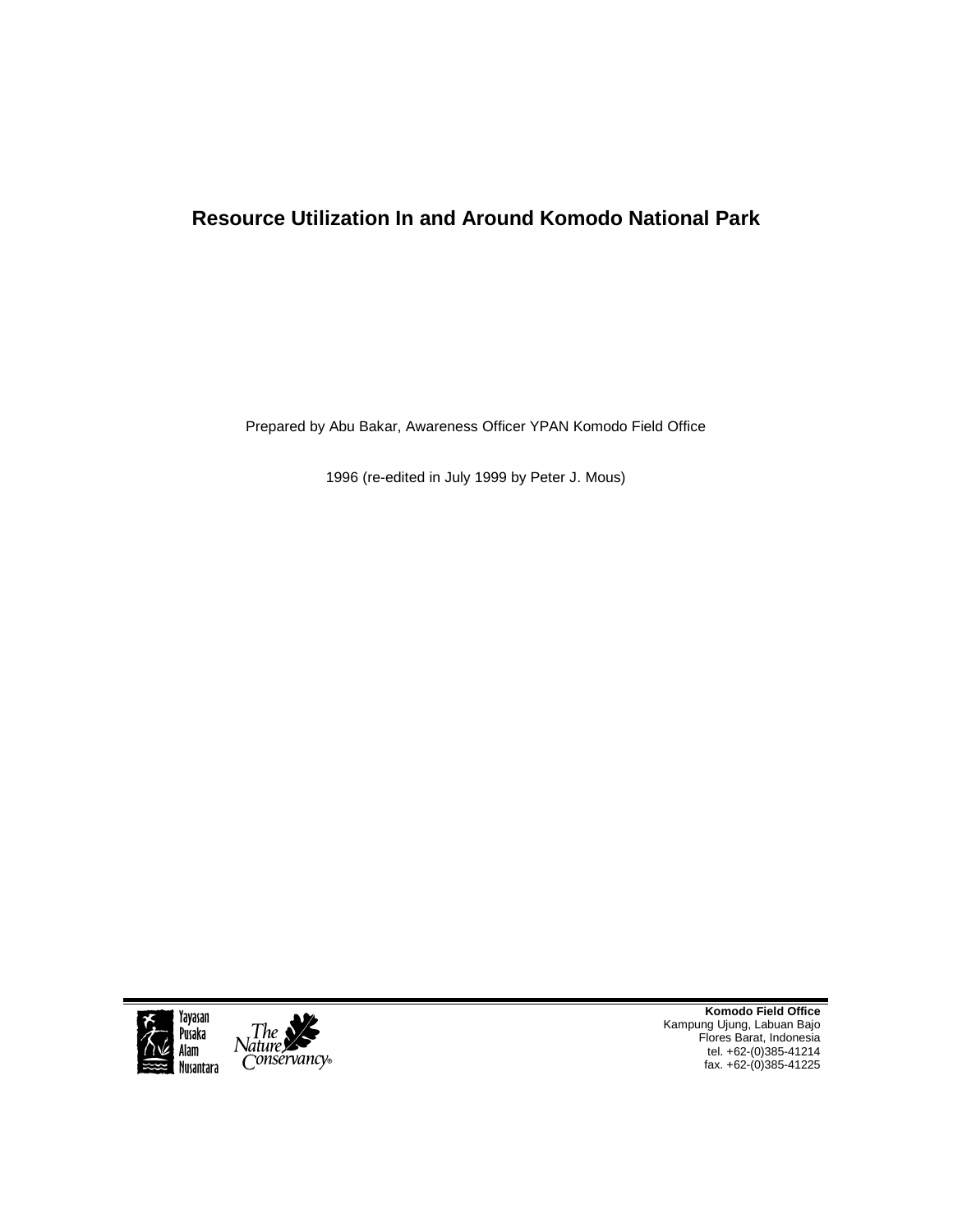# TABLE OF CONTENTS

| $\overline{2}$ |
|----------------|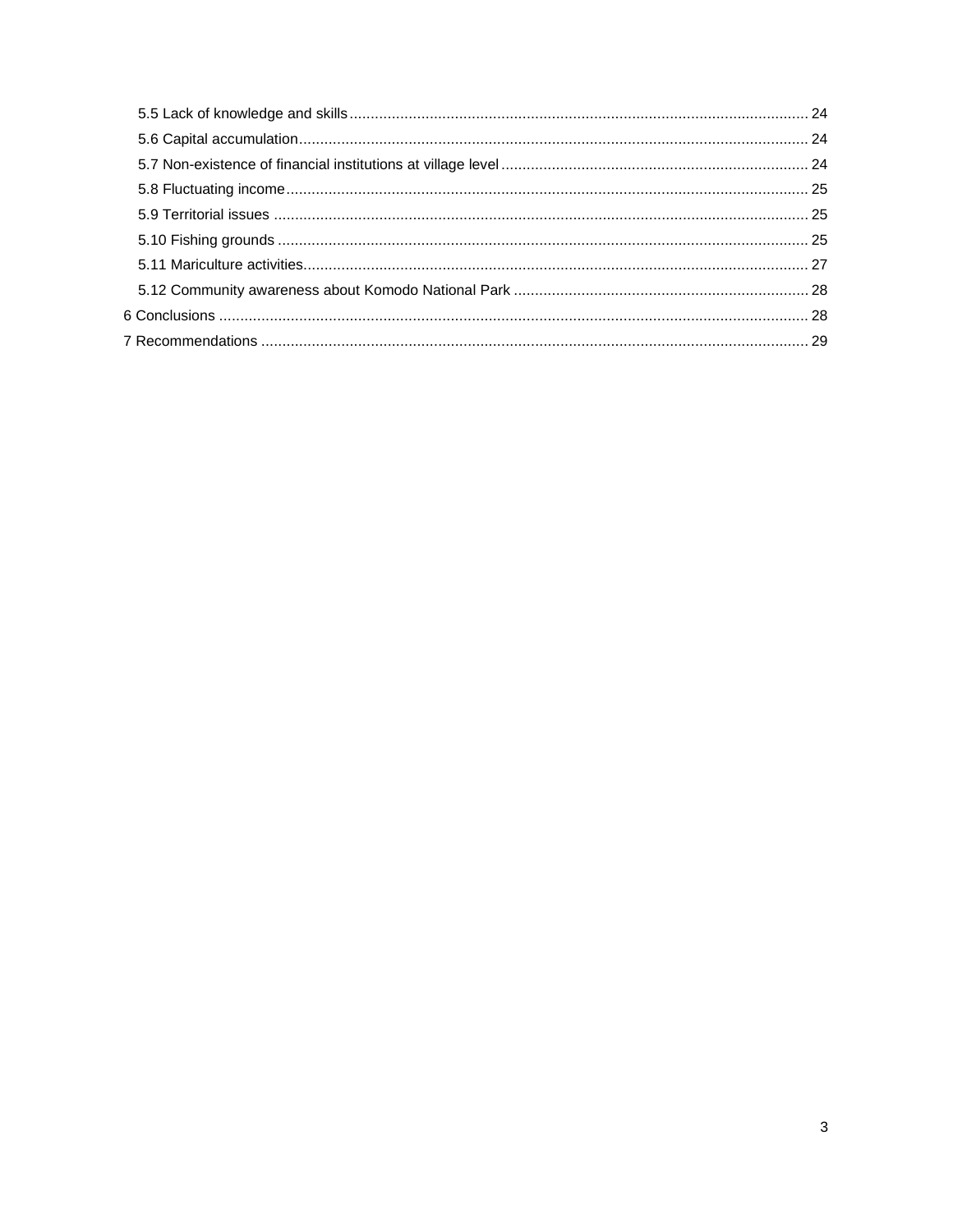# PREFACE

The prevalent opinion today in regard to efforts to enhance national development is to increase community participation in various forms, for instance encouraging community-based initiatives to be carried out by and for the people. The people can no longer be considered an object accepting everything they are being presented with, but need to be given a position as decision maker in all policies to be enforced.

The initial step in this context of community development is the approach of communities in order to gain an understanding of local customs and sociocultural, socioeconomic and environmental conditions, which in this case was achieved through informal discussion with community leaders, local authorities and existing organizations.

This report is a compilation of information collected during surveys conducted by the field staff of The Nature Conservancy in all villages located in Komodo National Park and its surrounding buffer zone. The basic information and data presented here were gathered through direct observation and discussions with community leaders, local authorities and existing youth organizations.

It is the aim of this report to provide initial information to those wishing to gain a more detailed knowledge of the population of Komodo National Park and its surroundings, or as reference for the development of a management program for Komodo National Park.

The content of this presentation is still far from complete, therefore any comments and/or suggestions from readers would be very much appreciated for the sake of accuracy and comprehensiveness.

Abu Bakar P.

The Nature Conservancy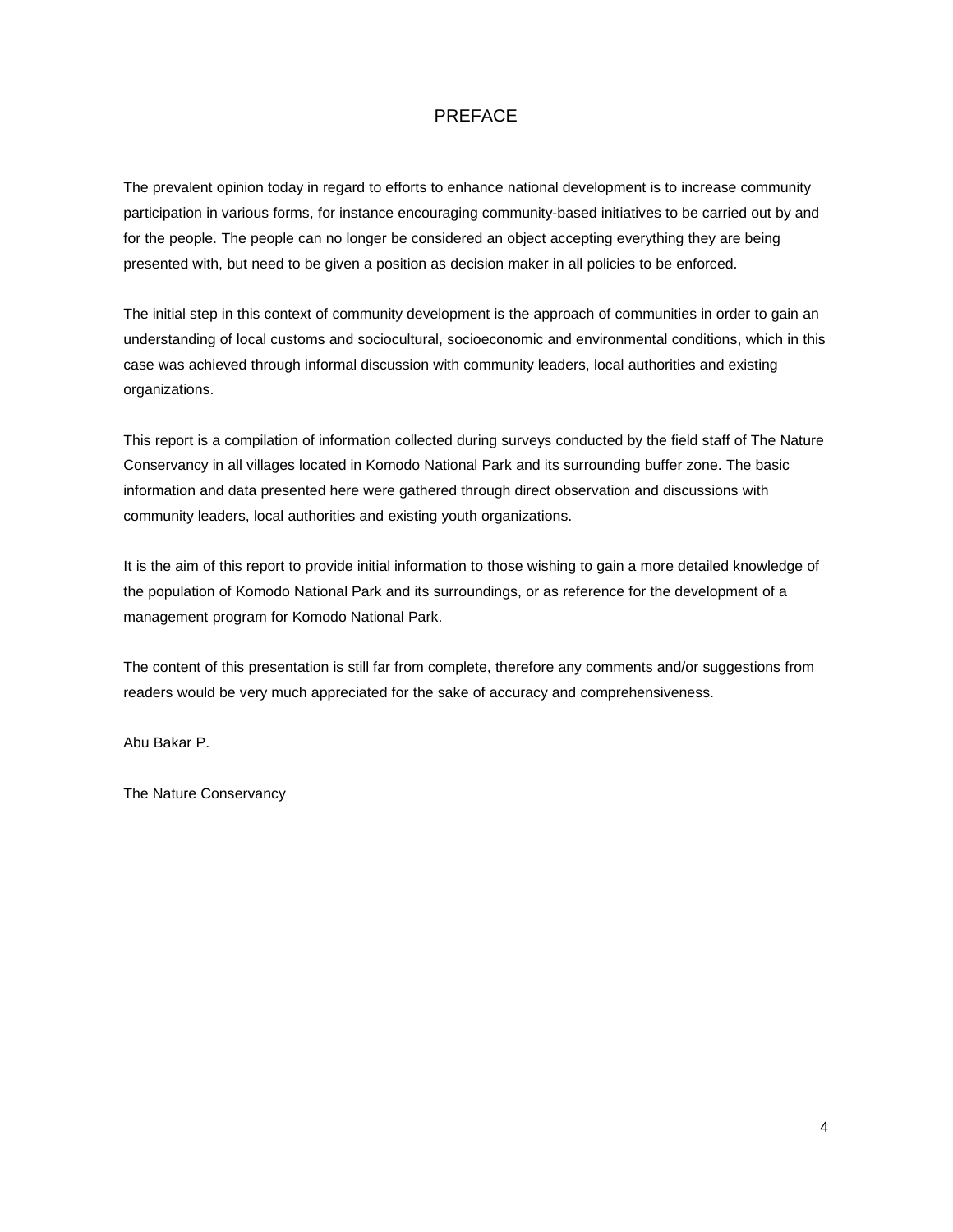# 1. INTRODUCTION

Komodo National Park was established in 1980. The park covers a total area of 171.400 ha, with 58,900 ha of land, consisting of Komodo Island (33,937 ha), Padar Island (2,017 ha), Rinca Island (19,625 ha) and a few other small islands, and 112,500 ha of marine waters. The sole habitat of the komodo dragon (Varanus komodoensis), Komodo National Park has great significance as a conservation area, not only on a national level but also on an international level, and has been designated a World Heritage Site in 1992.

Apart from its terrestrial natural resources, the park also sustains a stunning marine biodiversity. A Rapid Ecological Assessment (REA), conducted in April 1994 by The Nature Conservancy in cooperation with the Directorate General of Forest Protection and Nature Conservation (PHPA), showed that the marine waters of the park contain a rich diversity of marine ecosystems, with about 750 fish species and 250 coral species. The rich diversity of coral reef ecosystems found in the park stresses the importance of conservation efforts, which in turn will benefit the welfare of the local population. The coral reefs encircling the islands in the park provide habitats for a variety of marine biota, such as fish, molluscs, shrimps, and sea cucumbers. The marine waters of Komodo National Park provide local fishermen with abundant fishing grounds, which are harvested for both local consumption and commercial purposes.

There are three villages within the boundaries of Komodo National Park, namely Kampung Komodo on Komodo Island, and Kampung Rinca and Kampung Kerora on Rinca Island. The communities inhabiting the park are completely dependent on the marine waters of the park for subsistence, and earn a living as fishermen by collecting marine biota. The area is also frequented by fishermen from the neighbouring regencies (kabupaten) of Manggarai and Bima. Both the communities living in the park and those inhabiting the surrounding buffer zone have to be embraced as a component in support of conservation efforts. This principle is in line with Act no.5 on Conservation of Bioresources and Ecosystems, particularly section IX pertaining to community participation, where it is stated in paragraph 33 that community participation should be extended and stimulated through educational activities and counseling (Sudibyo 1994 PRA). Local communities should perceive the conservation area should not just as a restricted zone, but more as a protected area for juvenile fish and the various habitats it contains, which in turn will help to enhance fisheries and thus render continuous benefits to the welfare of the people.

During the sixteen years since the establishment of Komodo National Park it has not yet been evident that the local communities play an active part in support of conservation efforts. The population in general remains indifferent to the cause, and even presents a potential threat to the ecosystem. This is emphasized by the fact that part of the population is still engaged in the use of destructive fishing techniques, such as the use of explosives and cyanide.

Not only the government but the private sector as well has to assume the task of excite community participation in conservation efforts. Cooperating with the Directorate General of Forestry Protection and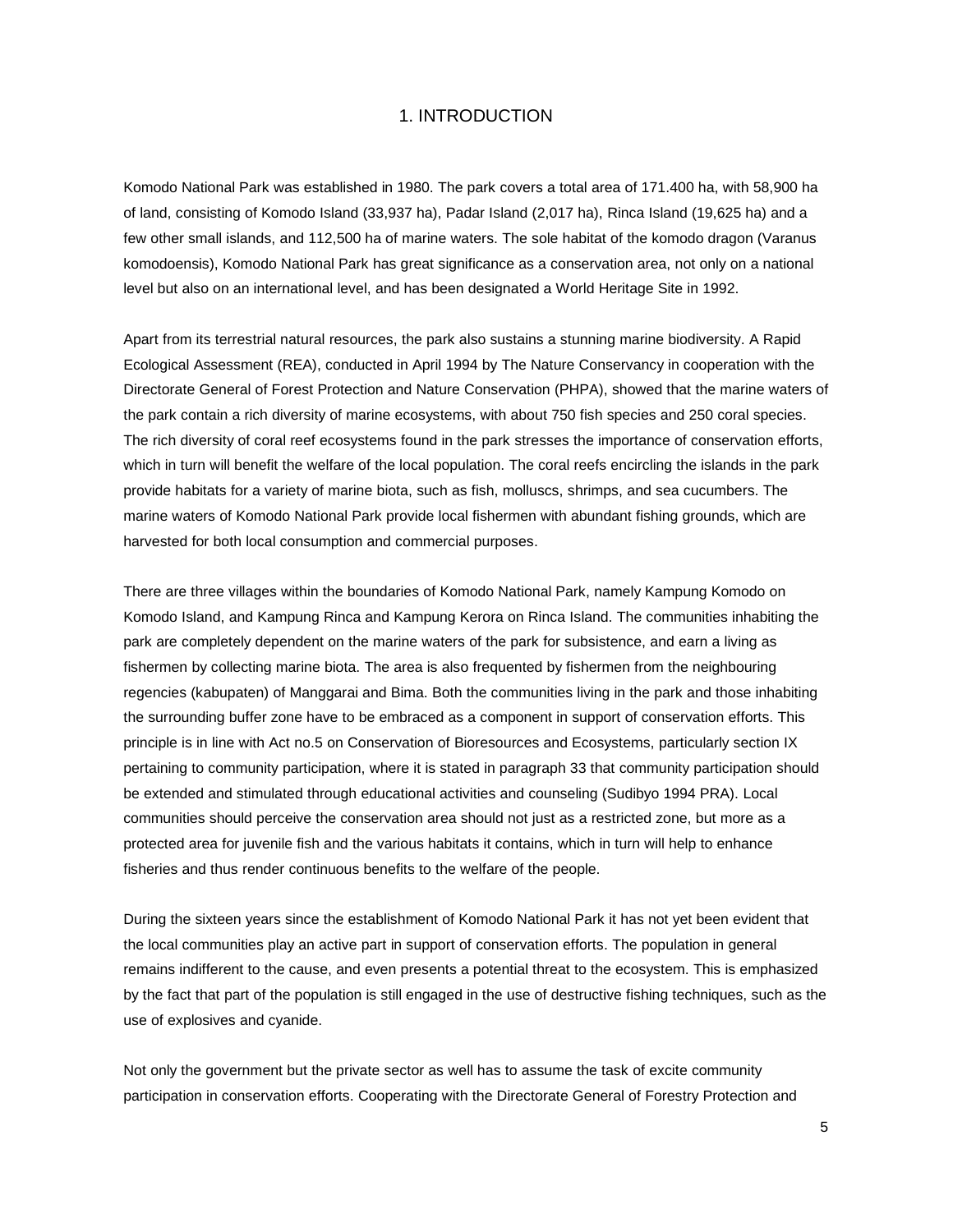Nature Conservation, The Nature Conservancy began several activities in January 1996, among others a community-development sub-program. The reduction of the local communities' dependence on the park is an issue that has to be given serious thought considering the ever growing demands and needs of the population. This can be achieved through the development of tourism, fisheries, or other options, with the hope that the people will take greater part in protecting their environment.

# 2 COMMUNITIES IN KOMODO NATIONAL PARK

Today there are three villages in Komodo National Park: Kampung Komodo on Komodo Island, and Kampung Rinca and Kampung Kerora on Rinca Island. It is unknown since when this area has been inhabited, but based on discoveries of neolithic caves on Komodo Island, Blower et al (1977) proclaim the possibility that the island has been occupied since prehistoric times. Obviously people had already been living on the island when it was declared a protected area as part of Komodo National Park. Administration wise the area is divided into two villages (desa), namely Desa Komodo and Desa Pasir Panjang, both part of the District (*kecamatan*) of Komodo, Regency (*kabupate*n) of Manggarai.

#### **2.1 Population**

The total population of the three communities in Komodo National Park is 2,310. Kampung Rinca and Kampung Kerora, both part of Desa Pasir Panjang, have a population 1,074 and 223, respectively. Kampung Komodo has 1,013 residents.

#### **2.2 Religion**

All inhabitants of the three villages within the park embrace the Islamic faith. Local Islamic leaders possess a strong influence on everyday life. Social status is measured from religious points of view, and the fulfillment of pilgrimage duties (*ibadah haji*) is regarded a major goal to be achieved.

# **2.3 Education**

Although education facilities, i.e. elementary schools, are present in each of the villages of Komodo, Rinca and Kerora, the percentage of people having an education is very low, especially the percentage of elementary school graduates. This is caused by the fact that children of school age are already required to help their parents earn a living at sea. Of those who succeed to finish elementary school only very few continue to pursue an education at a higher level.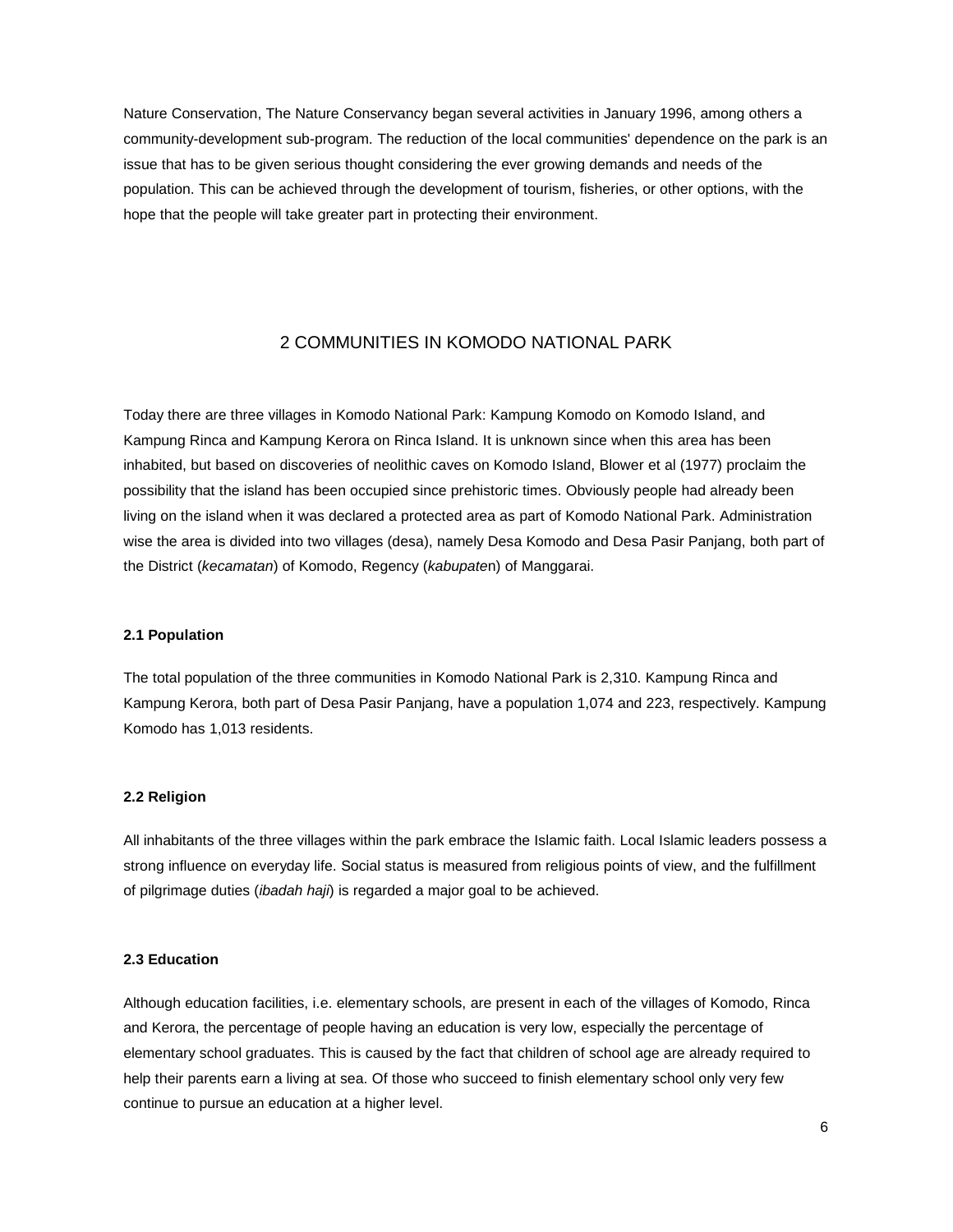#### **2.4 Ethnic groups**

The settlements within Komodo National Park are occupied by several ethnic groups or tribes. Kampung Komodo is inhabited by people from tribes of Komodo, Bima, Manggarai and Bajo, with the Komodo tribe being the majority group. Although the population consists of people from various ethnic backgrounds there is no discord arising from corresponding differences. An assimilation process is taking place and can be observed through inter-tribal marriages, the language spoken as well as daily life in general. The language used in Kampung Komodo village is a mixture of Komodo, Bima and Manggarai languages, but almost every member of the community is able to understand the individual languages as well.

Kampung Rinca is also inhabited by people of Komodo origin, but is predominated by the Bajo tribe. Other ethnic groups present are people from Bima, Selayar, Manggarai and Ende. The prevalent language is Bajo. Unlike in Kampung Komodo on Komodo Island, the two major ethnic groups of Kampung Rinca tend to remain separated and occupy their own section of the village, ie Kampung Komodo and Kampung Bajo. The population of Kampung Kerora consists of Bima, Bajo and Manggarai ethnic groups, each using its own language.

#### **2.5 Social facilities**

Kampung Komodo has one elementary school, one mosque, one auxiliary rural health *centre (puskesmas pembantu*) supervised by a medical aide (*mantri*), one police station and three Komodo National Park guard posts. Kampung Rinca has one elementary school, one mosque, one health service post (*pos pelayanan kesehatan*) and two Komodo National Park guard posts. Kampung Korera has one elementary school and one mosque. A common problem faced by the three villages is the insufficient supply of fresh water. Water for daily use has to be brought in from the island of Flores, in particular for Kampung Rinca and Kampung Kerora.

#### **2.6 Livelihood**

Circa 97% of the local population are fishermen, while the remaining 3% are civil servants (teachers) and merchants, most of whom originate from outside the area. A small-scale handicraft industry has developed in Kampung Komodo during the last five years, producing komodo dragon statuettes. Mariculture is still relatively unknown.

The following fishing methods are used in the park:

*Bagang* **boats**. *Bagang* is the local name for specially designed motorboats equipped with lift nets and kerosene lanterns. These boats are used at night only to catch squid, anchovies (lure) and sardine (simbula, layang). Currently there are 67 units operating from Kampung Komodo, 43 from Kampung Rinca and 3 from Kampung Kerora. The Komodo, Rinca and Kerora communities depend on squid as their main source of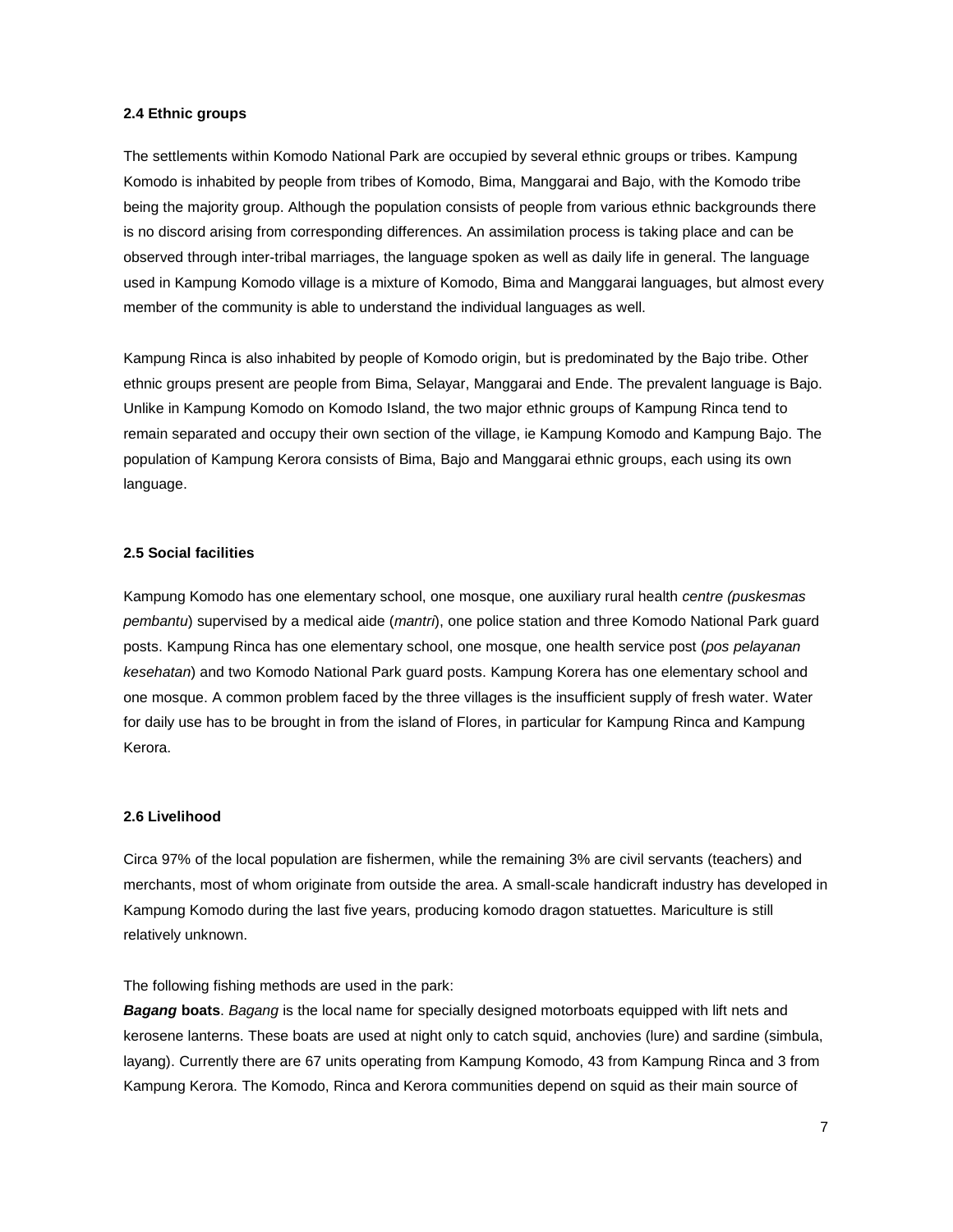income. Anchovies and other fish species are regarded as supplementary catch only. Squid is caught from August until May and varies in price between Rp 2,000/kg and Rp 2,500/kg. This commodity is of particular interest to local fishermen since it does not require any post-harvest processing. Buyers are readily found and usually pay an advance as a sign of commitment. The catch is shipped either to Bali or to Surabaya. Each catching period (12 - 15 days a month) provides the owner of a boat and equipment with an average income of Rp 1,500,000. Crew members receive between Rp 200,000 and Rp 400.000. The operation of a *bagang* boat requires a crew of four to six male adults. For the last five years nearly the whole community has been complaining about the decreasing yields. According to the locals, this decline is caused by the steadily rising number of fishermen going after squid and the invasion of fishermen from outside the area, for instance from Sape Bima and other areas in the surroundings of Komodo National Park. This has been confirmed by the Fisheries Services office (*dinas perikanan*) of the district of Komodo.

**Gleaning of the reefs (***meting***).** All three communities in the park engage in this activity, which is locally known as *meting* Gleaning of the reefs takes place during low tide and is done on foot by men, women and children. This activity occurs not only during daytime but also at night, with kerosene pressure lanterns providing light. Marine biota collected are sea cucumber, abalone and a variety of molluscs. A nocturnal species, abalone is caught mostly at night. Abalone is sold at prices between Rp 25,000/kg and Rp 35,000/kg, while sea cucumber fetches prices ranging from Rp 6,000/kg to Rp 30,000/kg depending on sort and quality. A gleaning operation may continue for five to seven days in a row, particularly if carried out in remote locations. Each operation requires a budget of Rp 25,000 to Rp 40,000, and may provide participants with an income between Rp 100,000 and Rp 300,000. These gleaning activities have a severe impact on the reef flats because of the trampling of corals and the use of iron bars to retrieve abalone from crevices.

**Dragnets (***pukat***).** Fishermen living in the park use dragnets to catch fish, especially reef-fish. The total number of dragnets operated by fishermen from the three settlements within Komodo National Park is 75, the majority (50 units) by fishermen from Kampung Rinca. Fishermen from Kampung Kerora and Kampung Kerora operate 5 and 20 units, respectively. A major cause of concern is the use of trawl-nets (currently 12 units) by some fishermen. Dragnets are used in waters ranging in depth from 1 to 10 meters. The catch includes reef-fish and small pelagic fish such as tuna (*cakalang*), anchovies, *sampureang*, as well as shrimp. The use of dragnets is not limited by season. They can be operated both during daytime and at night. After being brought ashore the catch is salted and dried, then sold at prices varying from Rp 1,250/kg to Rp 2,500/kg, either to purchasing agents or directly to local markets.

**Other fishing methods**. Another fishing method adopted by local fishermen is the hook-and-line method (*pancing*). This use of this method for commercial fishing is limited to the communities of Kampung Rinca and Kampung Kerora. Fishermen from Kampung Komodo show little interest in this method. The catch comprises reef-fish such as *katamba*, *kerapu*, *sunu* and others, and is processed to salted fish. Hook-andline fishing occurs between periods of main fishing activities, for instance the operation of bagang boats. Otherwise it is employed by fishermen not in possession of other gear. Traps locally known as *bubu* are also in use. They are made of bamboo and are put on reef flats and slopes to catch reef-fish. This type of fishing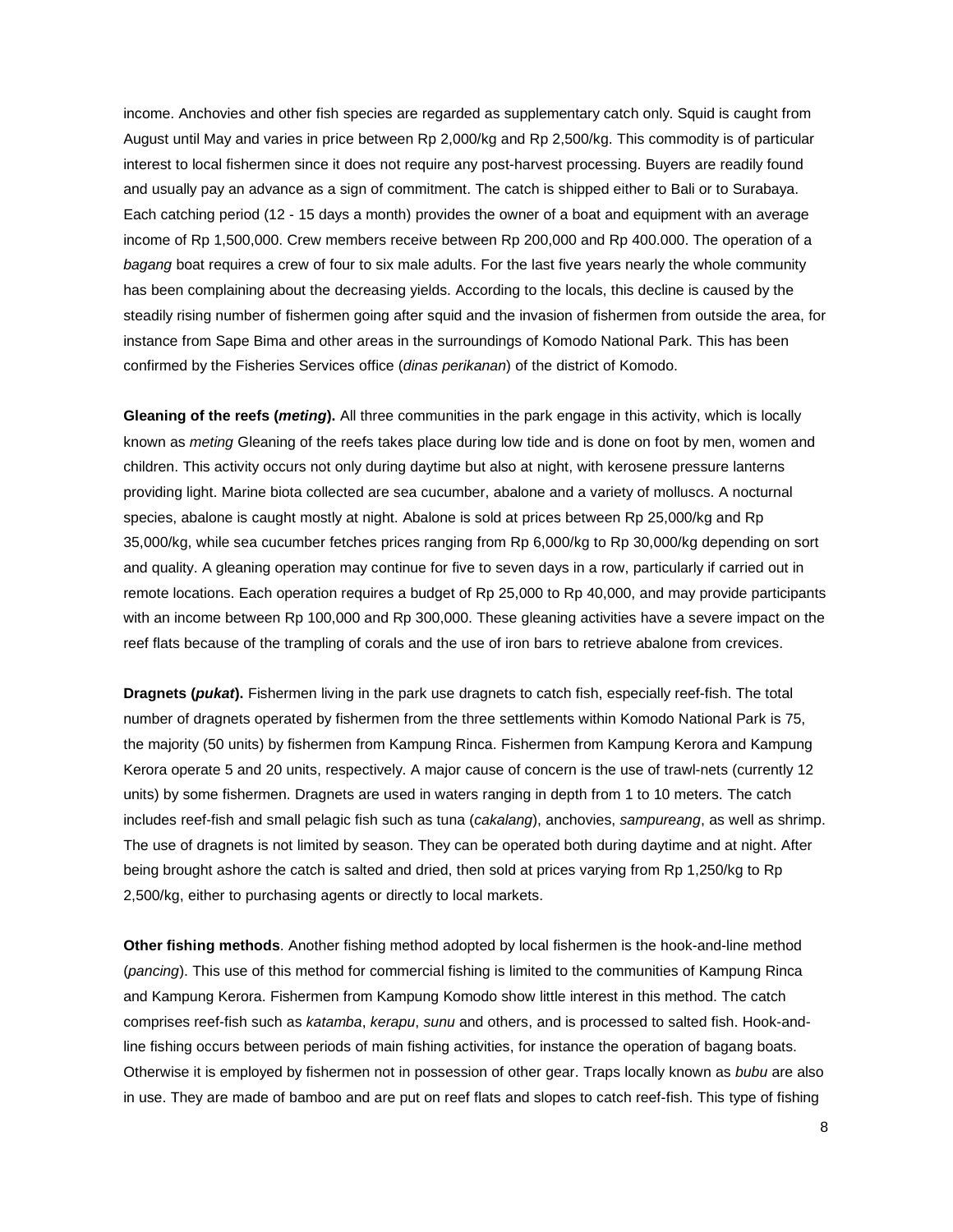gear is used only by fishermen from Kampung Rinca and Kampung Kerora. Currently there are ten Rinca fishermen operating 50 traps, while in Kampung Kerora there is one owner with 4 traps.

**Harvesting milkfish larvae (***nener***).** Harvesting of milkfish larvae takes place between August and April, and is carried out primarily by women and children, but also by some male adults. The catch is sold either to purchasing agents or directly to Labuan Bajo. This activity generates a considerable additional income for fishermen since milkfish larvae are priced between Rp 20 and Rp 25 a fish. One person can collect 1000 to 2000 larvae a day, thus earning between Rp 10,000 and Rp 30,000.

**Other occupations.** An income generating opportunity not related to fisheries is the production of souvenirs such as komodo dragon statuettes. This activity is carried out on a small scale by some 25 craftsmen in Kampung Komodo and has yet to spread to the other two communities in the park. The involvement of the local population in the tourism sector is limited to tourist guide activities at Loh Liang. About 15 youths from Kampung Komodo have taken up this profession.

The following table shows income-generating activities carried out by the local population:

|                   |               | Kampung  |                              |            |
|-------------------|---------------|----------|------------------------------|------------|
| <b>Activities</b> | Rinca         | Kerora   | Komodo                       | Total      |
| Liftnets (bagang) | 40 units      | 3 units  | 67 units                     | 110 units  |
| Dragnets          | 50            | 5        | 24                           | 79         |
| Fishing rods      | 50 persons    | 100%     | $\overline{\phantom{a}}$     | 75%        |
| Fishing traps     | 10 (50 units) | 1 person | $\qquad \qquad \blacksquare$ | 11 persons |
| Gleaning (meting) | 80%           | 100%     | 95%                          | 92%        |
| milkfish larvae   | 70%           | 100%     | 95%                          | 88%        |
| Diving            | 1 unit        | -        |                              | 1 unit     |
| Handicraft        |               |          | 25 persons                   | 25 persons |
|                   |               |          |                              |            |

*source: survey of settlements* 

Attempts to cultivate sea cucumbers have been made by inhabitants of Kampung Rinca. These efforts, however, have not yet been successful owing to the lack of knowledge about the methods and techniques of mariculture as well as insufficient support by the relevant authorities.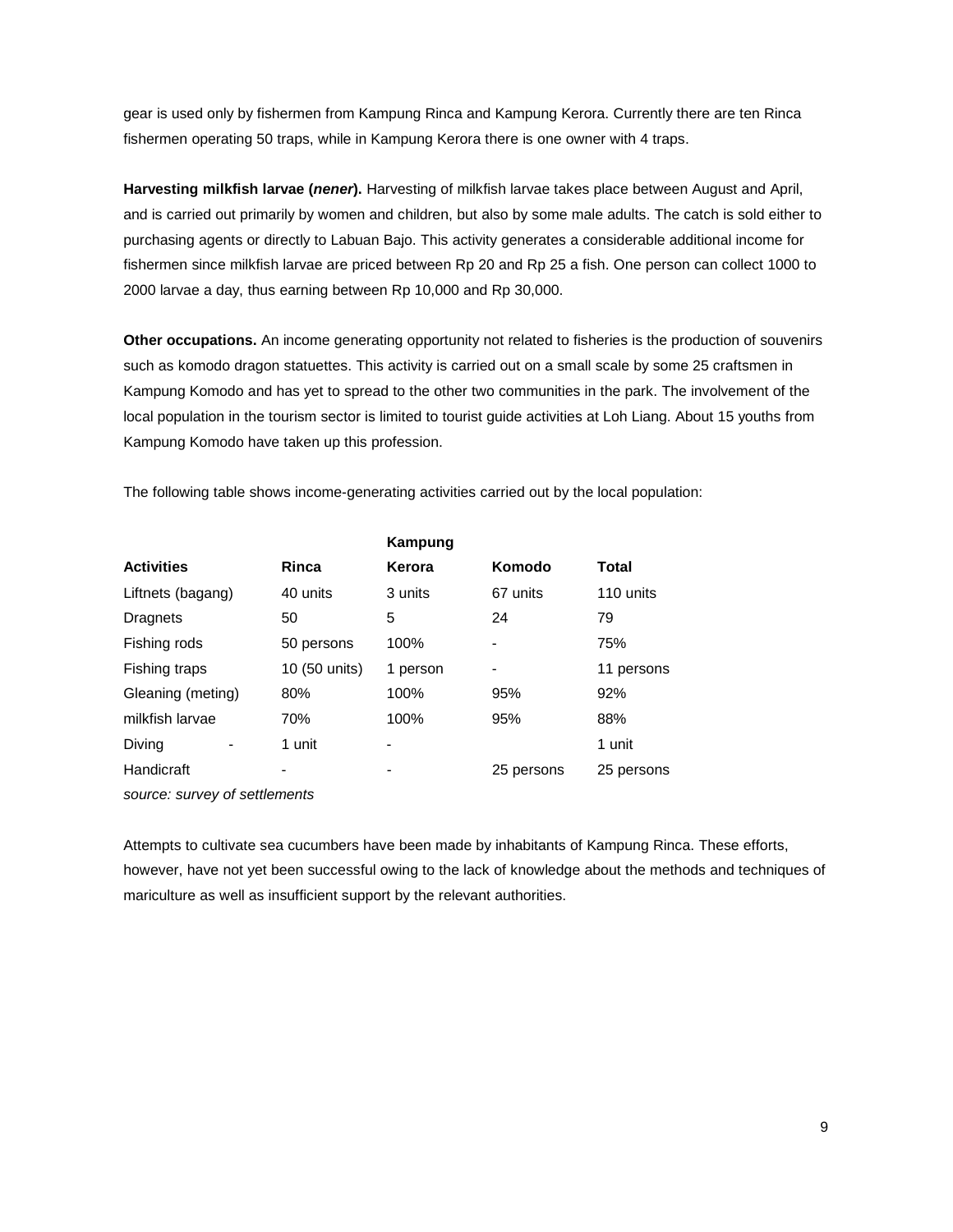# 3 COMMUNITIES AROUND KOMODO NATIONAL PARK

Komodo National Park is located between two large islands, Sumbawa to west and Flores to the east. Sumbawa is a part of the province of Nusa Tenggara Barat, while Flores belongs to the province of Nusa Tenggara Timur.

The area occupied by the Komodo National Park is a part of the District of Komodo, Regency of Manggarai, which in turn is part of the Province of Nusa Tenggara Timur. The district of Komodo is divided into 16 smaller administrative units (*desa/kelurahan*) and consists of large and small islands. The district has a total population of 32,772, with 16,564 male and 16,208 female residents (1996). A large part of the coastline is inhabited by fishermen. Komodo National Park is affected to some extend by these settlements, particularly the marine waters within park boundaries, which are utilized as fishing grounds by the fishermen in the area. The settlements examined in the following section of this report are limited to those bordering Komodo National Park. There are six villages with several hamlets adjacent to the park. Special attention is given to activities related to park territory.

# **3.1 Kampung Papagarang**

The administration of Komodo village (desa Komodo) covers two settlements, namely Kampung Komodo on Komodo Island and Kampung Papagarang on Papagarang Island, the latter bordering Komodo National Park to the east. The crossing between Komodo Island and Papagarang Island takes approximately 1.5 hours by motor boat.

#### *3.1.1 Population*

Based on data issued at the end of 1996 the population of Kampung Papagarang is 1047, with 214 family heads. At first Kampung Papagarang was inhabited only by members of the Bajo tribe, but today its population includes people from various ethnic backgrounds. People of Bima, Komodo, Lombok and Manggarai origins have come to Papagarang Island to earn a living as fishermen and traders, and an assimilation process has been taking place in the form of inter-tribal marriages.

#### *3.1.2 Education*

Education facilities in Kampung Papagarang are limited to one elementary school. Unfortunately the school building is in poor condition, which makes it difficult, if not impossible, to conduct classes in a proper way. In spite of this, the number of children attending school is quite high, especially for grades one to three. As is generally the case with fishermen communities, the motivation to finish elementary school, let alone to pursue an education at a higher level, is very low. Papagarang children on the average leave school after grade three or four, since beginning at the age of seven they are already deemed able to help out at sea.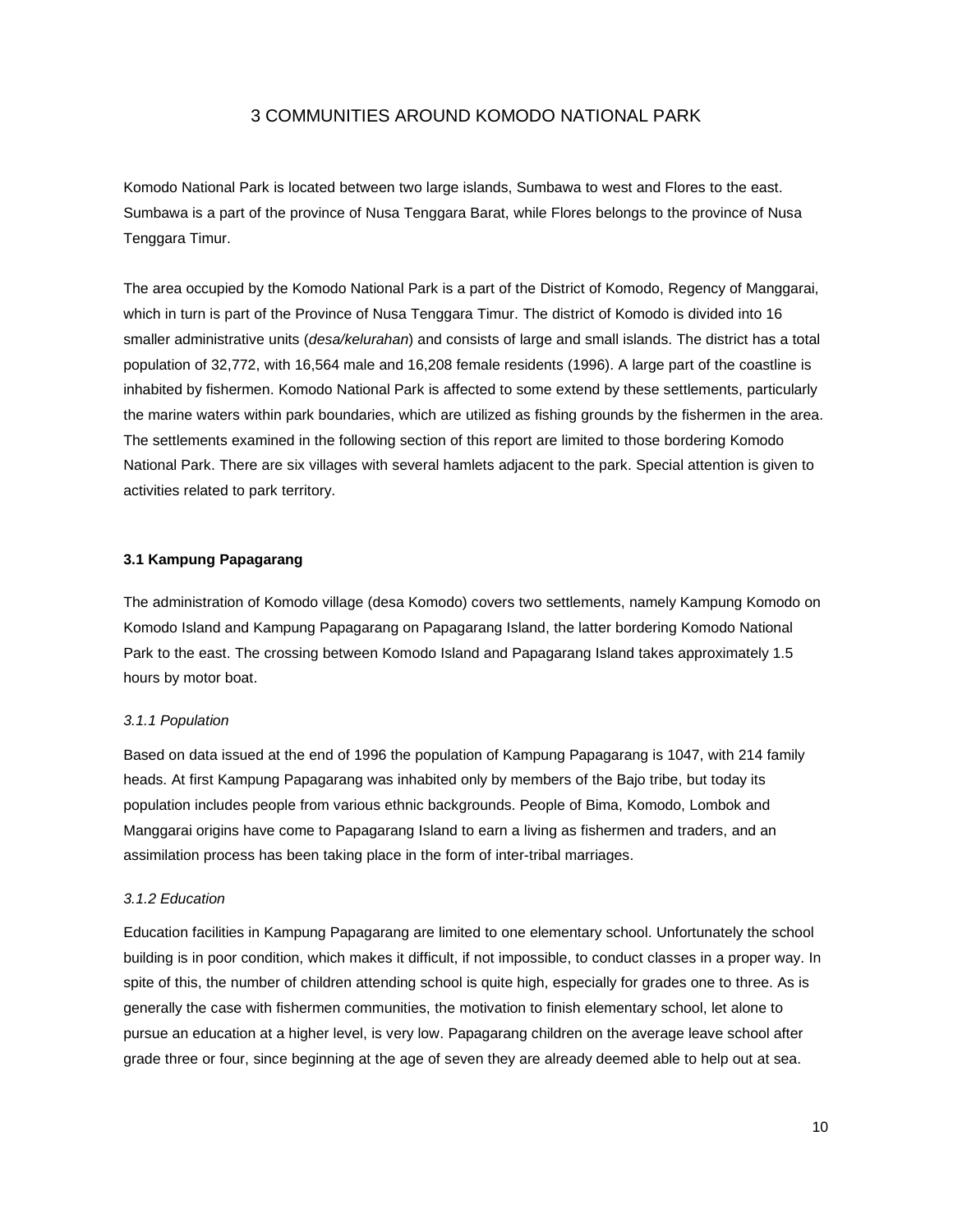#### *3.1.3 Religion*

The majority of the Papagarang population embraces the Islamic faith, the exception being newcomers from outside the area, such as teachers or traders of Manggarai origin. The fulfillment of pilgrimage duties (*ibadah haji*) is of the utmost importance to the community, therefore earnings are set aside for said purpose.

## *3.1.4 Livelihood*

Ninety-seven percent of the Papagarang community are fishermen, utilizing the following methods:

*Bagang*. Some 80 bagang boats are operated by Papagarang fishermen to catch squid, anchovies, scads and sardines, with a strong emphasis on squid, since this is the most profitable commodity. The squid catching season starts in August and lasts until April. *Bagang* boats are operated at night and require a crew of four to six.

**Dragnets (***pukat***).** There are 90 people operating dragnets to catch fish in shallow waters. Each unit requires the labor of two to three male adults, who usually are related by blood (sons, brothers, nephews, etc.). The device is used to catch reef-fish to be processed to salted fish.

**Fishtraps (***bubu***).** This type of fishing gear is produced locally by members of the Papagarang community with raw materials (bamboo) brought in from Flores. Traps are set in reef areas to catch a variety of reef-fish species for local consumption and for processing to salted fish.

**Hook and line (***pancing***).** The hook-and-line method is also used by the fishermen of Papagarang. Fishing for pelagic species, such as mackerel (*tenggiri*), tuna, etc., occurs on a relatively small scale only. There are several reasons for this, among others the lack of equipment, less favorable market conditions compared to salted reef-fish and the fact that the yield is dependent on season.

**Gleaning of the reefs (***meting***).** This method to collect marine biota at low tide is carried out by men, women children. The yield includes sea cucumber and abalone along with other mollusc species of economic value. Fifty percent of the Papagarang population engage in this activity.

**Tuba (***Derris elliptica***).** Tuba is the local name for a poisonous substance derived from the root of the tuba tree, which can be obtained from Flores. Papagarang fishermen use this substance to catch rabbitfish (*baronang/blawes*) during the months of May and June, when there is an increase of the population of said species. The use of tuba may yield fish in great numbers, since fish drugged by the poison can be easily taken with nets.

Aside from exploiting natural fishing grounds, some members of the Papagarang community have already started the **culturing of sea weed** around Papagarang Island.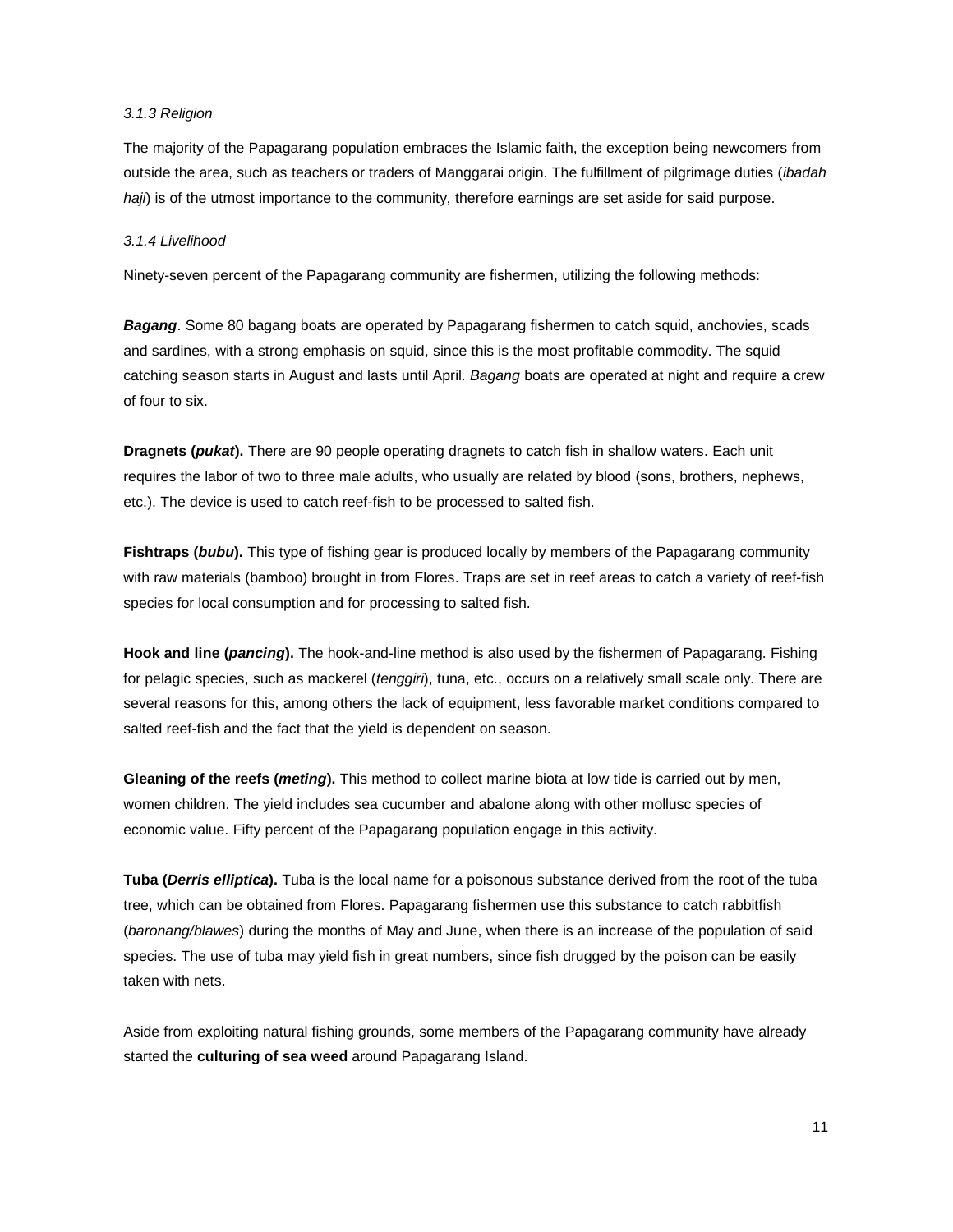# **3.2 Desa Pasir Putih**

#### *3.2.1 Population*

Desa Pasir Putih has a total population of 1666 occupying two settlements, i.e. Kampung Mesa on Mesa Island and Kampung Seraya Besar on Seraya Island. The crossing between the islands takes approximately one hour by motor boat. Kampung Mesra has a larger population than Kampung Seraya Besar, and is also the seat of the local administration.

The majority of the inhabitants of the two settlements is of Bajo origin. The remainder consists of people from Bima, Selayar and Bugis. The prevailing language is Bajo, but the Bima and Bugis languages are also widely understood.

# *3.2.2 Religion*

Nearly all inhabitants of Desa Pasir Putih embrace the Islamic faith, except for some newcomers such as teachers and traders, as well as temporary residents such as fisherman from outside the area who have come to fish around Komodo. Each settlement has its own mosque.

#### *3.2.3 Education*

Despite the presence of adequate education facilities (school building and teachers), most inhabitants of Desa Pasir Putih did not finish elementary school, particularly the inhabitants of Kampung Seraya Besar. The population of Kampung Mesa, however, has already realized the importance of an education and some of its members are attending school at a higher level. There are five junior/senior high school students and two college students.

Mesa Island is a large sand bank and has no fresh water supply. Water for daily use has to be brought in from Labuan Bajo at a price of Rp. 500/jerry can of 30 l capacity. There is a source of fresh water near the settlement on Seraya Island.

No health facilities exist at either settlement. Inhabitants requiring medical care have to go to Labuan Bajo.

#### *3.2.4 Livelihood*

The majority of the population earns a living as fishermen. Fishing methods commonly used are:

*Bagang*. Like most fishermen in the area, fishermen of Kampung Messa and Kampung Seraya Besar operate bagang boats, primarily to catch squid. Seventy-five boats are operated from Kampung Mesa, twenty from Kampung Seraya Besar. Although the two settlements are located outside Komodo National Park territory, the greater part of their fishing operations are carried out in Park waters.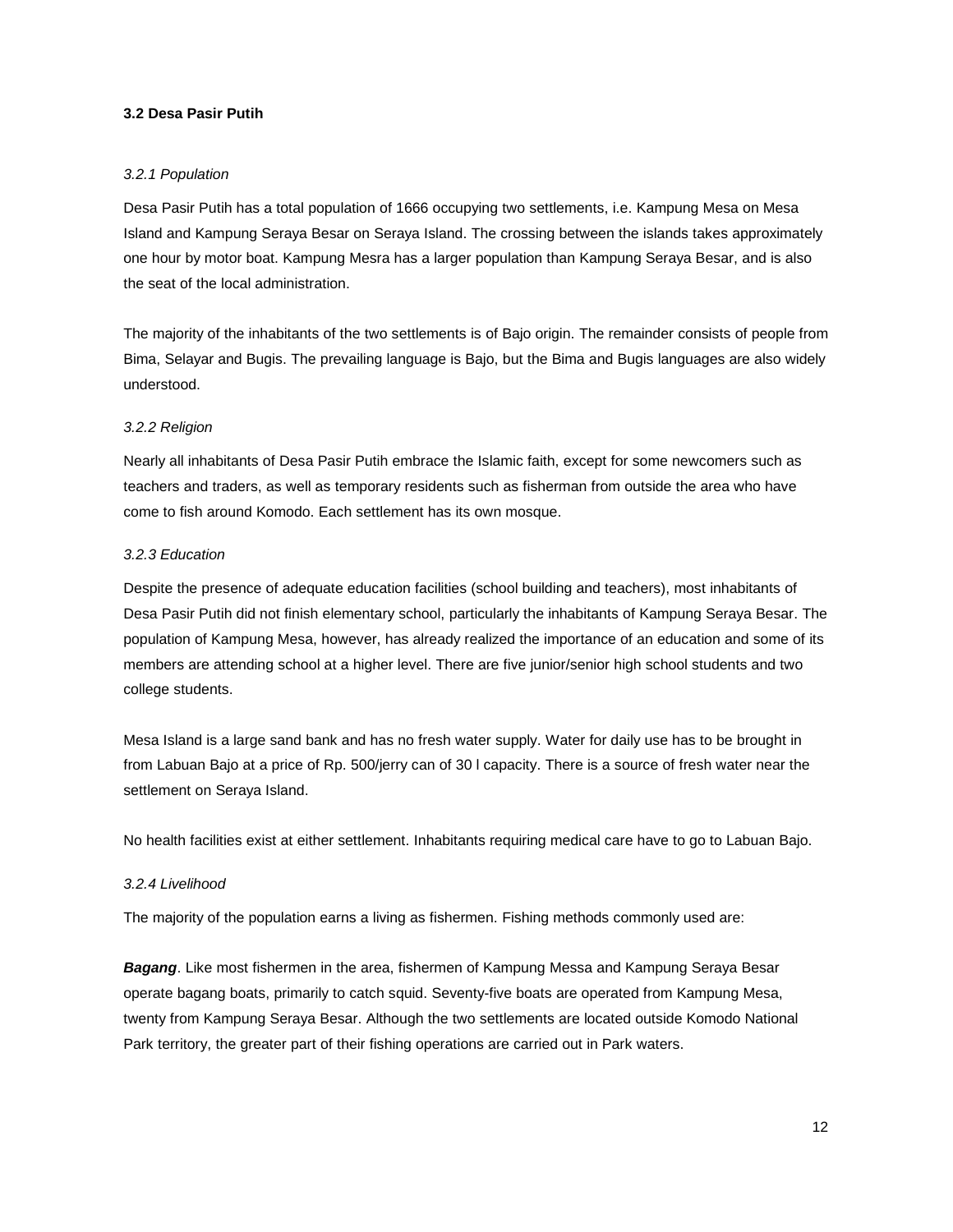**Hook and line.** The inhabitants of both Mesa and Seraya Besar use this method to catch live fish, particularly groupers (*kerapu*) and coral trout (*sunu*), which fetch quite high prices and are readily marketed. The price for one kilogram ranges from Rp. 6,000 to tens of thousands of Rupiahs, depending on the species. Fish species not included in the category of fresh fish are dried and processed to salted fish. The Seraya Besar community already engages in fishing to supply fresh fish such as mackerel (*tenggiri*) and tuna. The catch is bought up at a price of Rp. 2,000/kg by buyers at Seraya Kecil.

The population of Seraya Besar also fishes for sharks. This activity is considered more lucrative, since shark fins are sold at prices starting from Rp. 60,000/kg. Shark meat is priced at Rp. 2,000/kg. Fishing for sharks, however, calls for a relatively large amount of capital, since each operation commands a minimum budget of Rp. 500,000. The budget required to fish in far away locations can reach several million Rupiahs. Frequently exploited locations are the waters around Selayar (Sulawesi) and Sumba, among others. The fishing operations generally take between six and twelve months of time.

**Diving**. Local fishermen utilize compressors (*hoka*) for collecting marine biota in deep waters. Species gathered with this method include sea cucumbers, young pearl oysters, abalone and *tali arus* (a sort of *akar bahar*). Kampung Mesa fishermen operate some 20 compressors, their counterparts in Kampung Seraya Besar only three. High initial and operating costs prohibit the widespread use of this type of equipment. One compressor unit provides air for four to six divers, who receive either a fixed salary or a share of the profit. The introduction of compressors has shown a negative impact on coral reefs, since divers searching for abalone often remove corals with iron bars and thus cause severe damage.

**Net-fishing.** Fishermen from Kampung Mesa and Kampung Seraya Besar use nets measuring 200 to 300 meters in length and one to two meters in width. These nets are operated at depths between one and ten meters in the waters surrounding Komodo. Net-fishing may provide fishermen with an income from several thousand to tens of thousands Rupiah a day, depending on luck. Operational expenses are between Rp. 10,000 and Rp. 20,000 a day.

**Gleaning (***meting***).** Gleaning of the reefs requires no special skills and takes place at locations that are not hazardous. Most of the participants are women and children. They traverse reef-flats at low tide to search for marine biota such as sea cucumbers, molluscs and especially abalone, which has the highest commercial value. Lasting for five to seven days in a row, each gleaning session may yield profits in excess of Rp. 100,000. About 90% of the inhabitants of Kampung Mesa and Kampung Seraya Besar engage in this activity.

Some 20 inhabitants of Kampung Mesa are involved in the **culturing of sea weed** in areas around Mesa Island. Owing to difficulties in marketing, however, these efforts so far have failed to gain favor with the local population in general.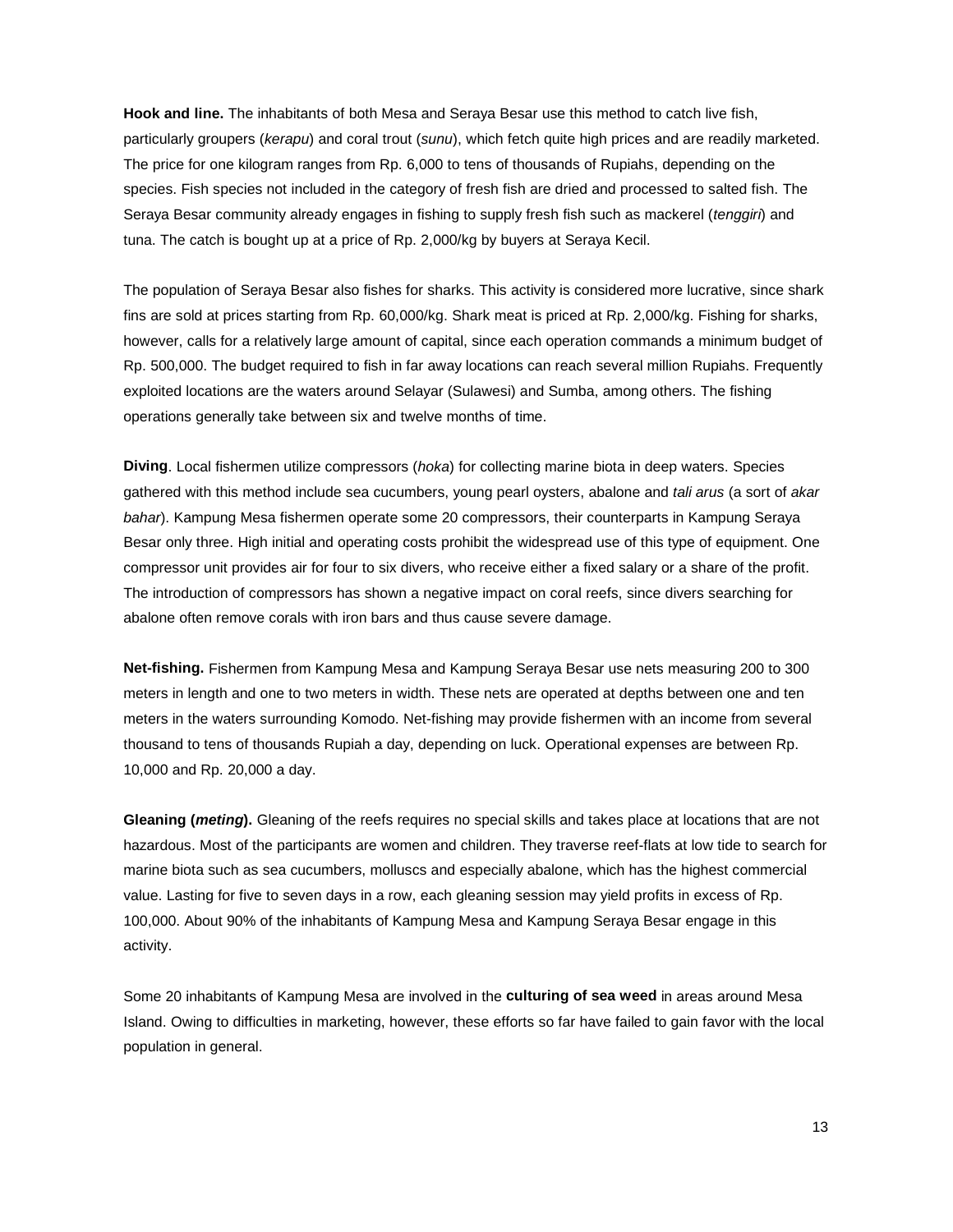#### **3.3 Labuan Bajo**

Labuan Bajo is the capital of the district (*kecamatan*) of Komodo. Compared to other settlements in the district, Labuan Bajo exhibits a more dynamic situation in terms of economic performance and sociocultural conditions. Aside from being the seat of the local administration, the town is also an important hub for air and sea transport, connecting the province of Nusa Tenggara Barat to other areas in the eastern part of the country. Infrastructure for transportation include an airport with flights to the east and west, and a daily ferry service between Labuan Bajo and Sape. The port of Labuan Bajo is also frequented by state-owned PELNI ships. An adequate road network facilitates land travel to destinations on the island of Flores.

Although only a district capital, Labuan Bajo accommodates regency-level government offices such as offices of the tourism service (*dinas pariwisata*), the district attorney (*kejaksaan*) and the assistant to the head of the regency (*pembantu bupati*) as well as the Komodo National Park head quarters. Various districtlevel government offices of are also present.

#### *3.3.1 Population*

Compared to other settlements in the district, Labuan Bajo has a relatively large population with 5,463 inhabitants (1996 data). There are about eight hundred family heads of Manggarai, Bugis, Bajo, Bima, Bejawa, Ende and Selayar origin. The recent progress in the development of the area, especially in the tourism sector, has attracted people from other parts of the country and even some foreign nationals (Chinese). The various ethnic groups have undergone an assimilation process, and today no single group is dominant in terms of language or custom. The everyday language is Indonesian, but members of ethnic groups still use their respective mother tongue to communicate among themselves. The majority of the population embraces Islam, minority groups include followers of Protestantism, Roman Catholicism, Buddhism and Hinduism. All congregations live side by side in harmony.

#### *3.3.2 Education*

In terms of education, the community of Labuan Bajo is far more advanced than other communities in the area, since besides having adequate education facilities, the people are more aware of the importance of an education. A great part of the younger generation of Labuan Bajo goes to college in Ujung Pandang, Surabaya, Malang, Bandung and other major cities. Labuan Bajo has education facilities from kindergarten to senior high school and as well as a public health center (*puskesmas*).

#### *3.3.3 Livelihood*

The majority of the inhabitants of Labuan Bajo earn a living as fishermen. About 3,500 of the 5,463 inhabitants are engaged in this trade. The remainder consists of merchants, entrepreneurs, craftsmen, government employees and others. The Labuan Bajo community carries out the following income generating activities: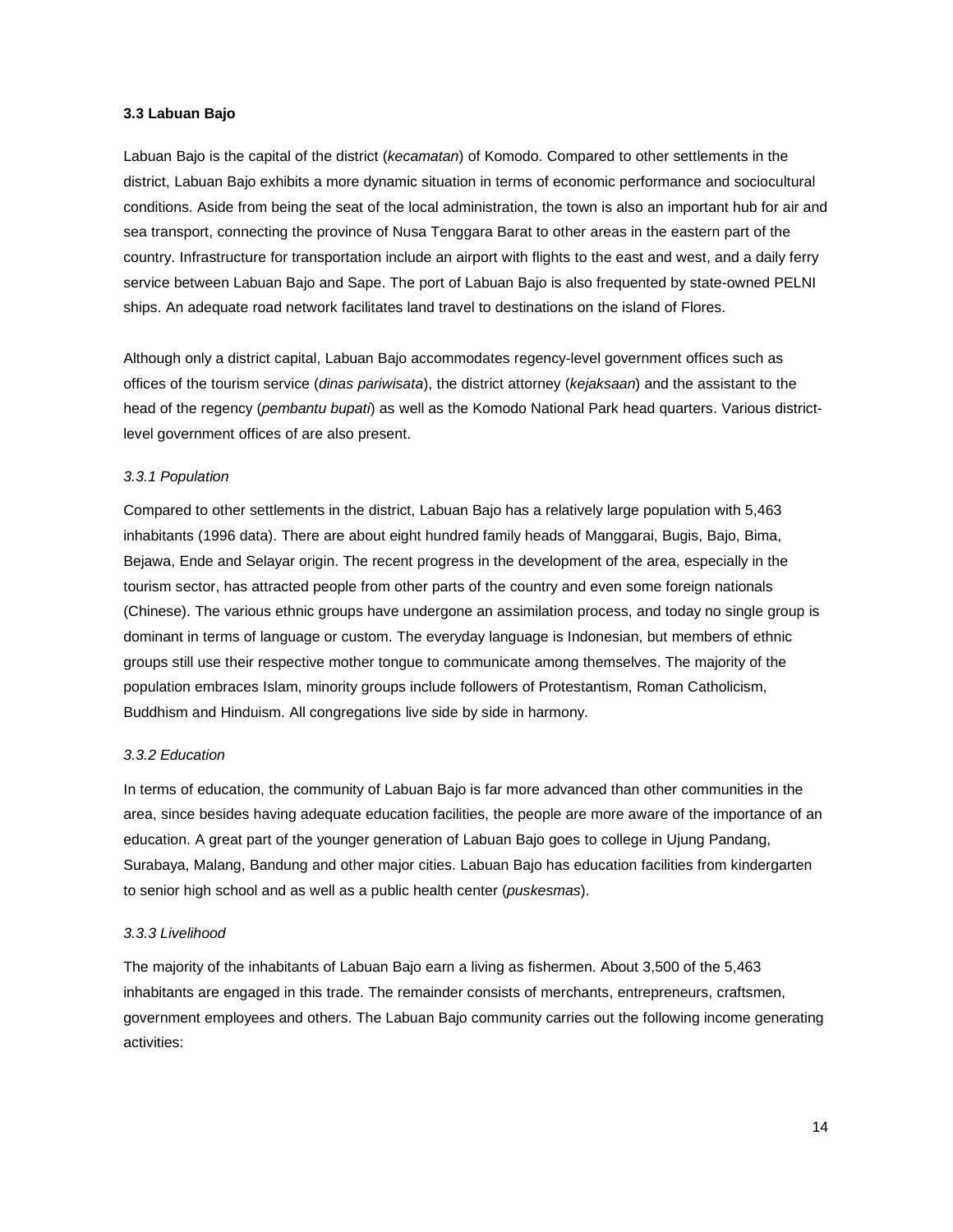**Bagang**. There are 100 bagang boats in Labuan Bajo, owned by some 80 fishermen. These boats are used to catch squid, anchovies, scads (*layang*) and *tembang* fish. Squid is considered the most lucrative catch, but is seasonal in nature. After the squid season has ended, some Labuan Bajo fishermen continue to operate *bagang* boats to catch fish species such as anchovies, scads and *tembang*, which are available all year round. The average yield for one operation (one night) is 10 to 30 baskets for scads and *tembang*, which are sold at prices ranging from Rp 15,000/basket to Rp 20,000/basket. A part of the catch is consumed locally, the rest is dried and sold to merchants from Bali or Surabaya to be processed further as fodder.

**Fishing with hook and line.** The hook and line method is another method employed by Labuan Bajo fishermen, primarily by those with limited financial means who do not possess other fishing gear. This activity is generally carried out in small rowing boats equipped with a sail, and thus limited in range to the waters around Kanawa Island, Monyet Island and Bidadari Island. Except during daytime, fishermen also operate during nights with little or no moon. The catch is usually sold fresh for local consumption or sold at the market. Based on information obtained from fishermen, this activity may generate an average daily income of Rp 5,000 to Rp 10,000. About 50 fishermen in Labuan Bajo use the hook and line method.

**Fishing with nets.** The total number of nets in Labuan Bajo is 19. Besides nets to catch reef-fish there are also nets to catch tuna (*cakalang*), *rambeng* and sardines (*simbula*). The catch is usually sold for local consumption to the neighbouring community. Abundant yield is shipped to Ruteng, the capital of the Regency of Manggarai. The income from one operation ranges between Rp 50,000 to Rp 150,000. Net fishing requires the labour of two to six people, depending on the type of net used.

**Fishing with traps (***bubu***).** There are five Labuan Bajo fishermen owning a total of 50 traps. These traps are installed in reef areas to catch reef-fish. The catch is usually dried and processed to salted fish. Traps are left in place for one to two days, and each operation cycle may last for one to two weeks.

Up to date, six people have made attempts to start **sea cucumber cultures**, but without success. This activity is of great interest to the community of Labuan Bajo, and some 100 fishermen have expressed their hope for support from the relevant authorities.

**Tourism related activities.** Among the settlements in the area, Labuan Bajo is the most likely to benefit from the tourism sector due its strategic location as point of entry to Komodo National Park or other tourist attractions in the eastern part of Flores. Today the town already has several accommodation facilities and restaurants, as well as transportation and tourist guide services. Currently there are 14 hotels and homestays, and the number of restaurants is increasing. Most hotels and restaurants are owned by newcomers with large capital, while homestays are run by natives who set up part of their homes as tourist accommodation. Another tourism related service provided by inhabitants of Labuan Bajo is the provision of motorboats for hire, which take visitors to tourist attractions in Komodo National Park and its surroundings. During low season, these motorboats are used for fishing activities or for transporting merchandise.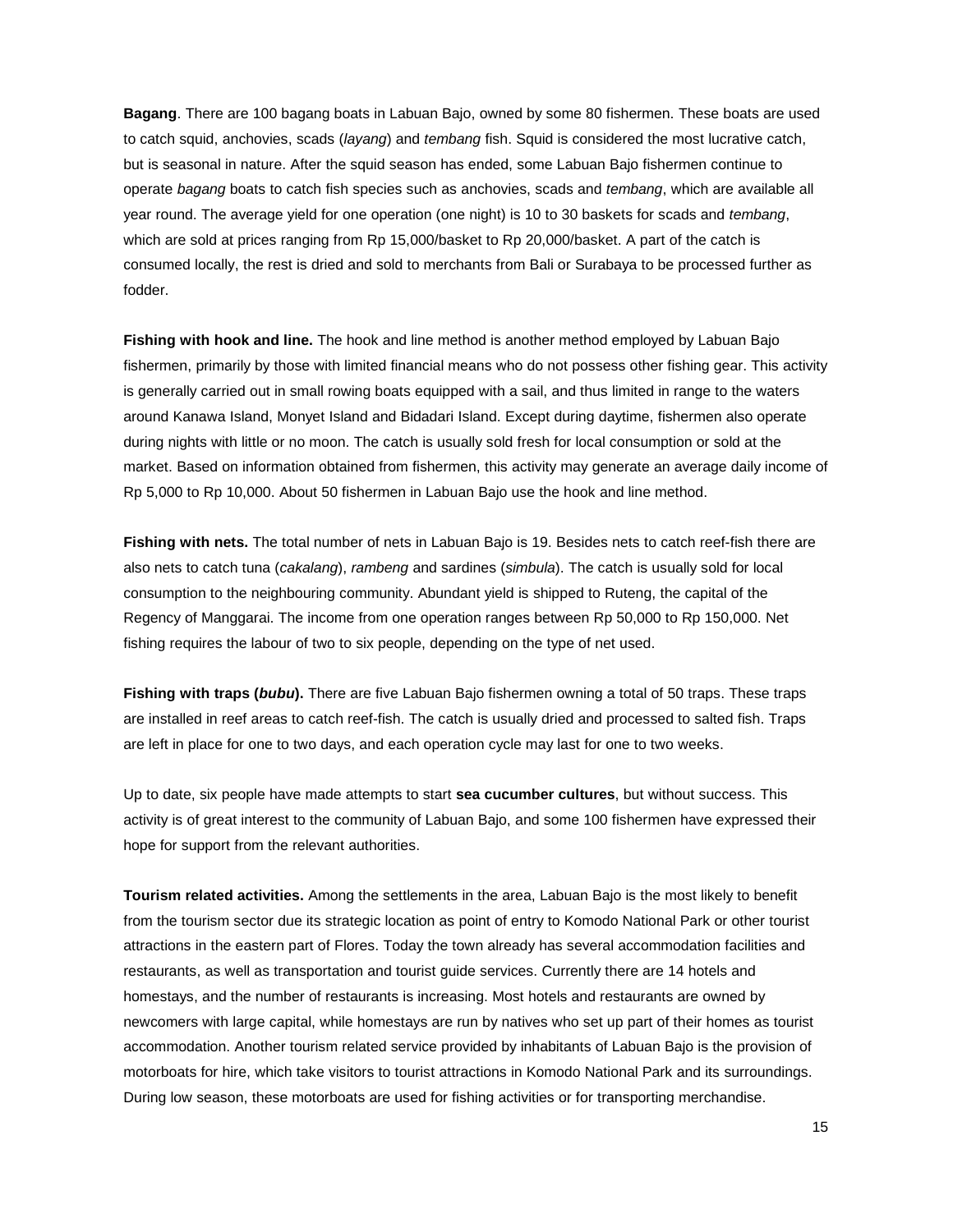# **3.4 Desa Warloka**

Desa Warloka is located adjacent to Komodo National Park. A part of its population lives on the coast of Flores Island and earns a living a fishermen. Others live in the interior of the island and pursue a livelihood as farmers. Warloka has population of 1,581. Three-hundred-thirty of its inhabitants (18% of the total population) are fishermen who exploit the waters of Komodo National Park.

The population of Warloka is heterogeneous. The inhabitants of the coastal areas are fishermen of Bima and Bajo origins, while the hills of the interior are occupied by farmers from Manggarai. Warloka is a Moslem community and at present has two mosques. Other social facilities are an elementary school, a public health post (*pos pelayanan kesehatan*) and a market, which also provides a meeting place for the people from the villages in the Komodo district. Market day is every Tuesday and fishermen from Warloka and the surrounding area use this opportunity to sell their catch, and thus do not need to take it to other places, for instance to Labuan Bajo. Although education facilities are available, the motivation of the people to send their children to school is still quite low, and the majority of the population has not finished elementary school.

Like fishermen from other settlements in the area, Warloka fishermen operate bagang boats, but on a smaller scale. There are only six such boats in Warloka, which are used to catch squid, anchovies and sardines. Because of the lack of fishing equipment, the locals primarily engage in gleaning activities and the harvesting of bandeng larvae. These activities require little start-up capital and are carried out by 99% of the population.

Some 15 people use fishing rods to catch live fish such as groupers (*kerapu*) and coral trout (*sunu*). The catch is bought up by buyers in the village. Warloka has holding pens (*karamba*) where live fish bought by traders from outside the village are held.

Mariculture efforts, in particular for sea cucumbers, were started in 1995 by some 20 people in the waters fronting Warloka. The results, however, were disappointing because the sea cucumbers held in the growing pens showed little development. Currently the Warloka community is hoping for technical support from parties competent in matters of mariculture in order to ensure better results from future efforts.

#### **3.5 Desa Golomori**

Golomori has a population of 1,065. One hundred sixty nine of the inhabitants are fishermen, while the remainder earns a living as farmers. The Golomori community is heterogeneous and consists of people of Manggarai and Bugis origins. The everyday language is the Manggarai dialect. Most of the inhabitants embrace the Islamic faith.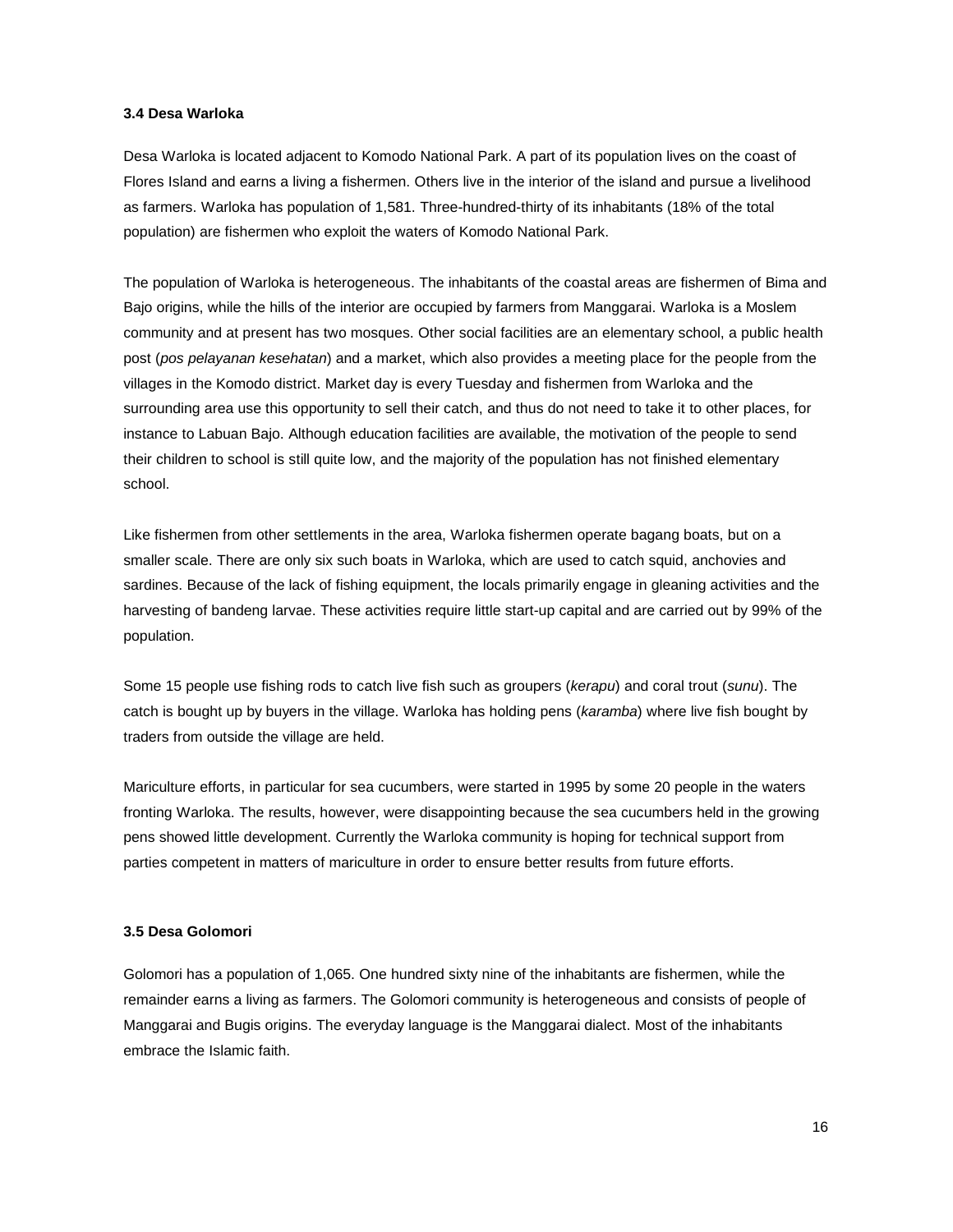Golomori is located on the island of Flores, but until now there is no overland connection to other villages. The settlement can be reached only by crossing the Molo Strait. Social facilities include an elementary school, a mosque and a public health post (*pos pelayanan kesehatan*). Located on a large island, Golomori has adequate fresh water supply since springs are found in the surroundings of the village. In regard to education, the conditions in Golomori are similar to those of fishermen settlements in general, and most of the inhabitants have not finished elementary school.

Golomori fishermen in general use simple fishing gear. Most of them take part in gleaning activities and the harvesting of *bandeng* larvae. There are only five *bagang* boats in Golomori, three equipped with motors and two with sails. Because of the lack of equipment, fishing activities are restricted to angling in the waters adjacent to the settlement. Those not in possession of motor/sailing boats and nets become hired hands for other fishermen, either in Golomori, Kampung Rinca or other fishermen settlements.

Table of activities:

|                   |           |                  | <b>Village/settlement</b> |           |           |                          |  |
|-------------------|-----------|------------------|---------------------------|-----------|-----------|--------------------------|--|
| <b>Activities</b> | Warloka   | <b>Golohmori</b> | <b>Missa</b>              | Papagaran | Labuan B. | Total                    |  |
| Liftnets          | 6 units   | 5 units          | 75 units                  | 100 units | 100 units | 286                      |  |
| Dragnets          |           |                  | 30 people                 | 90 people | 19 people | 139                      |  |
| Fishing rods      | 15 people | 90%              | 50%                       | 90%       | 30 people |                          |  |
| Traps             |           |                  |                           | 30 people | 5/50      | 35                       |  |
| Gleaning          | 99%       | 100%             | 90%                       | 50%       |           |                          |  |
| milkfish I.       | 99%       | 100%             |                           | 50%       | 10%       | $\overline{\phantom{a}}$ |  |
| Diving -          |           |                  | 20 units-                 |           | 7 units   | 27                       |  |
| Mariculture       | 20 people |                  | 20 people                 | 50 people | 6 people  | 96                       |  |
| Sero              |           |                  |                           | 6         |           | 6                        |  |
|                   |           |                  |                           |           |           |                          |  |

*Source: survey* 

*Comments: The numbers for mariculture refer to so far unsuccessful efforts in mariculture, especially for sea cucumber.* 

# 4 SETTLEMENTS IN THE SAPE DISTRICT

To the west of Komodo National Park lies the District (kecamatan) of Sape, which is part of the Regency (*kabupaten*) of Bima in the Province of Nusa Tenggara Barat. The district occupies an area of 618.65 square kilometers and has a population of 69,733. Most of the inhabitants are native Bima people. Coastal stretches and islands in the area are occupied by people of Bugis and Bajo origin. The majority earns a living as farmers, especially those living in the interior. The inhabitants of the coastal areas are fishermen.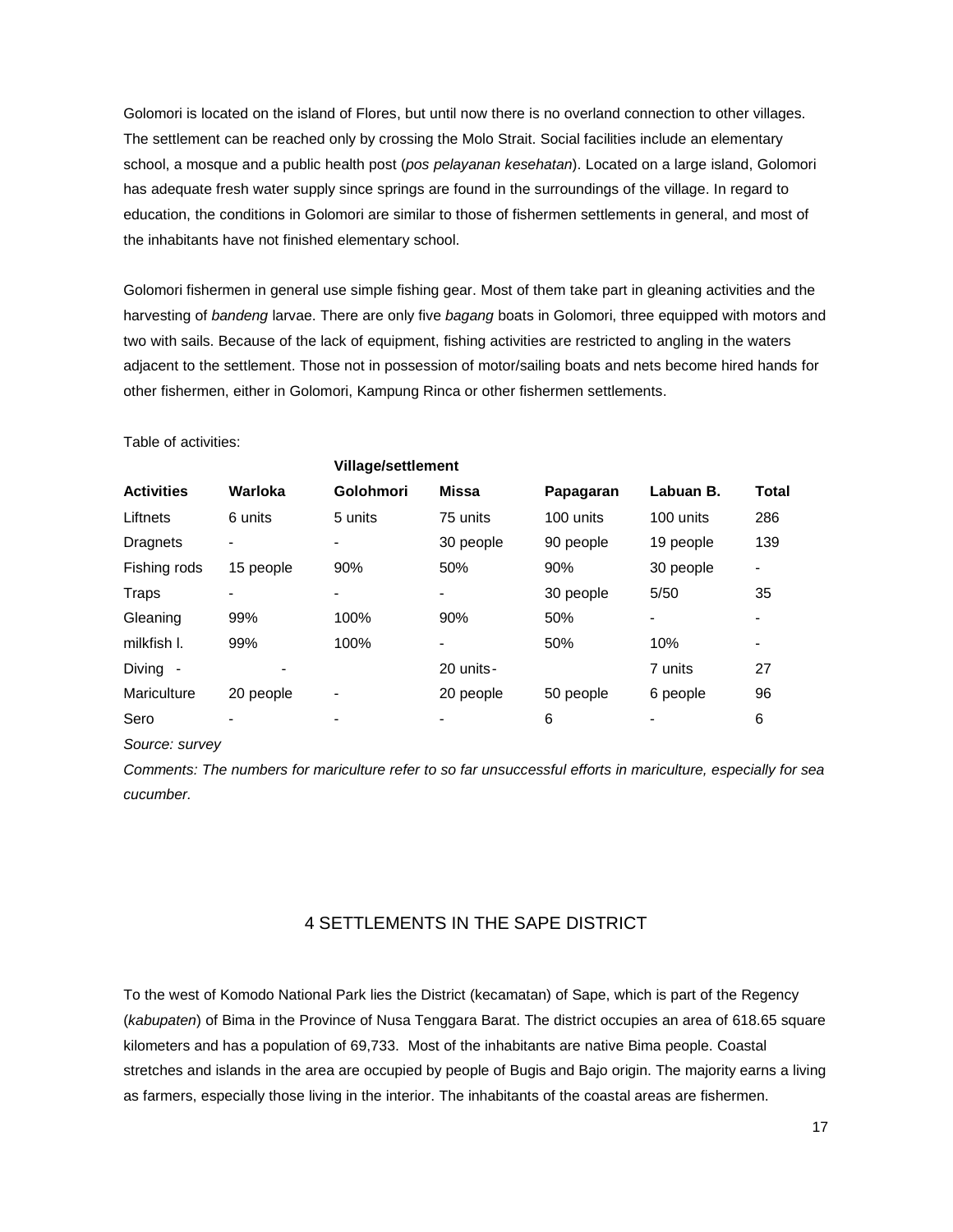Although there are quite many fishermen settlements in the area, this report includes only three villages in the district of Sape that are adjacent to Komodo National Park, namely Desa Bajo Pulau, Desa Bugis and Desa Soro. These villages show a high degree of dependence on the waters of the park and have already been surveyed. The other settlements may be covered in future reports.

### **4.1 Desa Bajo Pulau**

Desa Bajo Pulau is the most eastern point of the province of Nusa Tenggara Barat. It is adjacent to Sumbawa Island and borders directly on the province of Nusa Tenggara Timur. The village consists of three settlements on two islands: West Bajo (Bajo Barat) and Central Bajo (Bajo Tengah) on one island and East Bajo (Bajo Timur) on the other. Central Bajo has the largest population and all social facilities, such as a mosque, the village administration and a school building, are located here.

#### *4.1.1 Population, religion and education*

Desa Bajo Pulau currently has a population of 5,046. All of them embrace the Islamic faith. Most inhabitants are of the Bajo tribe originating from South Celebes. According to information obtained, they have been living here since 1935. Minority groups include people from Bima and Selayar who have come through marriage and to earn a living.

Desa Bajo Pulau is a Moslem community, and the fulfillment of pilgrimage duties (*ibadah haji*) is of the highest importance to its inhabitants. People who have made the journey to the Holy Land automatically gain in status and influence. The community takes a more enlightened view towards education than other fishermen communities. This is evident by the fact that quite many members of the community pursue their education to a higher level, such as junior and senior high school (SMP/SMA). Compared to other villages in the Sape District, however, the standard of education in Desa Bajo Pulau is still low. Children attending elementary school generally finish the sixth and final grade, and many continue to junior high school. A contributing factor for this is the proximity of the village to the town of Sape which, besides being the seat of the district administration, has adequate education facilities up to high school level. The everyday language is the Bajo dialect, nevertheless most people are also able to communicate in the Bima dialect. The latter is used only in encounters with people from Bima, for instance when shopping in the market or during other activities outside the settlement.

Social facilities in Desa Bajo Pulau are quite adequate. Electricity is provided by the state-owned power company (PLN) while fresh water is supplied through a pipeline from Sape by the state-owned water company (PAM). At the moment, however, the water pipe is in need of repair, so water for daily use has to be brought in by motorboat from Sape. The town of Sape can easily be reached by motorboat. The boats are owned by inhabitants of Desa Bajo Pulau and are available at any time. The crossing takes about 15 to 20 minutes. One-way fares range between Rp 300 and Rp 500. Other social facilities include a mosque and an elementary school building.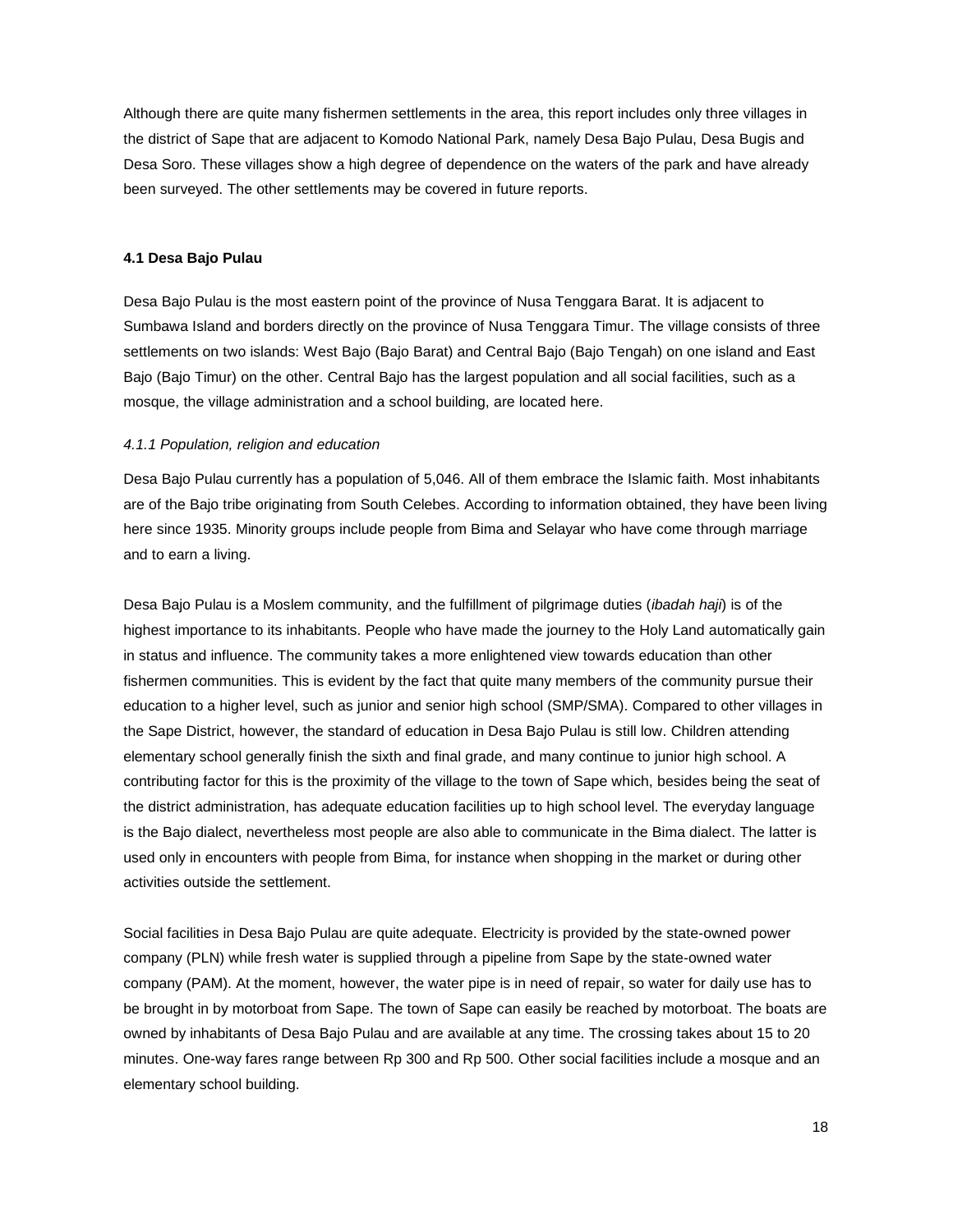#### *4.1.2 Livelihoods*

The majority of the population are fishermen who rely heavily on marine resources provided by nature. Because of the scarcity of fish and other marine biota in the waters around Desa Bajo Pulau and Sape, they tend to direct their fishing efforts to the waters of Komodo and the surrounding area. The following methods are used:

**Diving**. Half of the fishermen in Bajo Pulau engage in diving to collect marine biota such as sea cucumbers and lobsters. This activity requires a motorboat equipped with a compressor (hoka) and a 200 to 300 metres long hose for air. Currently their are some fifty compressors in Desa Bajo Pulau. Each compressor provides air for a team of four to six divers. Diving for lobster is a lucrative occupation. Divers may receive between Rp 150,000 and Rp 300,000 for one operation, which generally lasts for seven days (one week). Equipment owners may expect a net profit in excess of Rp 500,000. The current price for one kilogram of lobster is as follows: between Rp 9,000 and Rp 15,000 for *udang batu*; between Rp17,500 and Rp 35,000 for *udang bambu* and *udang mutiara*; and between Rp 35,000 and Rp 60,000 for *udang emas*. Diving with compressors requires a large amount of capital. Each five-to-seven-days operation commands a budget of Rp 500,000 to Rp 1,000,000, and consequently only few people can afford to run these operations. In general they also act as wholesalers who buy up the entire catch. While searching for lobsters, divers also collect sea cucumbers. Dried sea cucumber fetches prices of Rp 6,000/kg to Rp 30,000/kg, depending on sort and quality. The yield of diving operations is bought up by wholesalers in Desa Bajo Pulau and then taken to Bali. Many villagers work as divers. Unfortunately quite many suffer from paralysis due to incorrect diving practices.

**Fishing with hook and line**. The hook and line method is also populer with local fishermen, especially for catching reef-fish. The catch is usually sold fresh rather than salted at the Sape market, since the sale of fresh fish is considered more profitable. Some 117 fishermen employ this method using motorboats or rowing boats with outboard motors. Earnings from this activity vary between Rp 10,000 and Rp 15,000 a day/night. The waters around Komodo are deemed the richest fishing grounds in the area, and thus attract many hook-and-line fishermen from Desa Bajo Pulau. Types of gear used are *pancing dasar* and multiple feather trolling lines (*pancing tonda*).

**Fishing with explosives and cyanide**. The fishermen of Desa Bajo Pulau are notorious for their use of explosives and potassium for fishing purposes. There are no data about the number of people using destructive fishing techniques, but local government officials know of six people who still actively employ these illegal practices. Undetected offenders may be even more numerous. Each person is assisted by five to seven helpers (*sawi*). Local fishermen also use potassium to catch lobster and fish. This practice is more widespread than the use of explosives. Use of explosives and potassium occurs in Komodo National Park territory and the surrounding waters. The catch is processed to salted fish and sold at the Sape market. Fishermen usually receive an advance from buyers. These practices have caused several fatal accidents and so far about 10 inhabitants of Desa Bajo Pulau have lost limbs, particularly arms.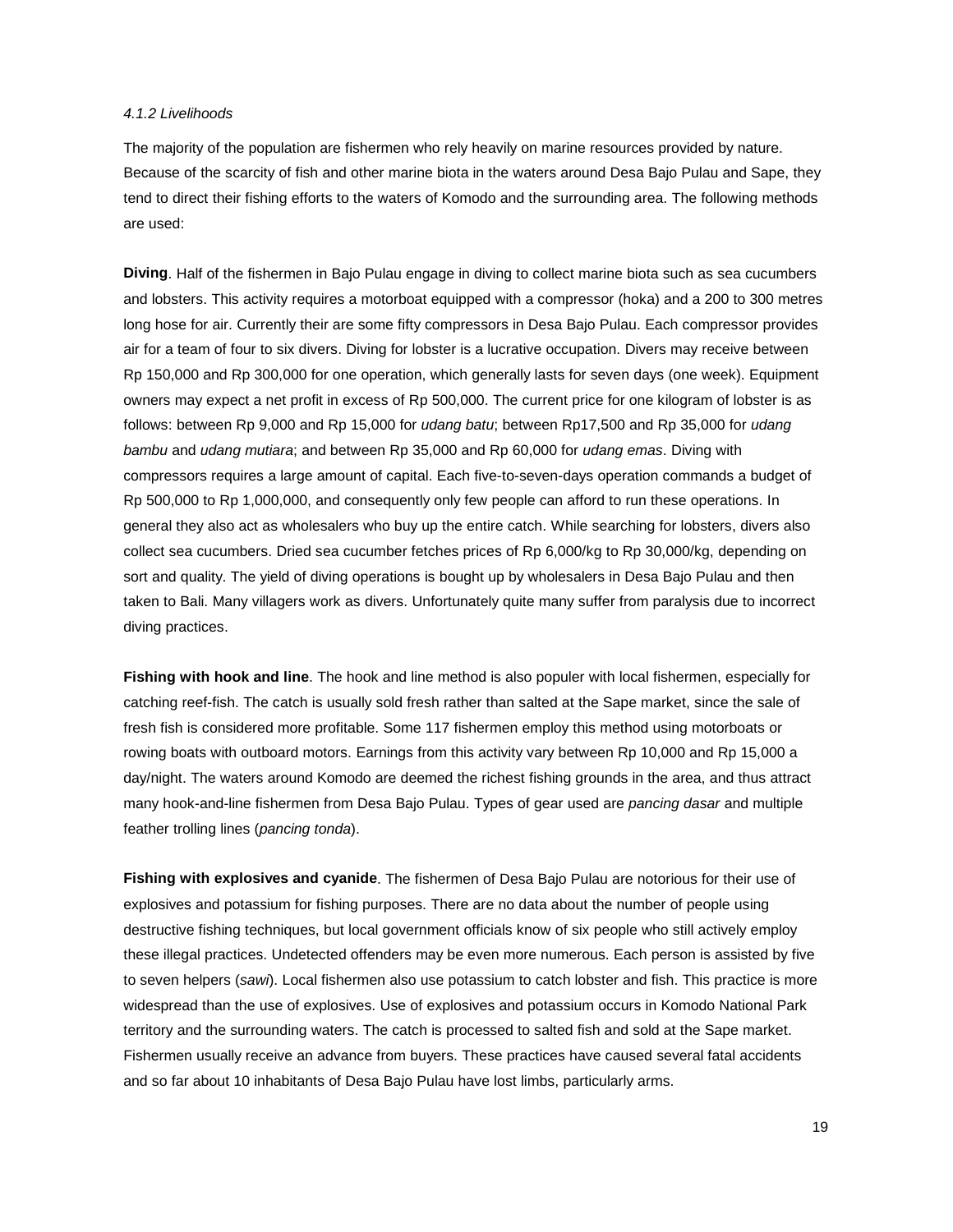**Catching of turtles.** Although enlisted as protected species, turtles continue to be caught by fishermen of Desa Bajo Pulau. Catching turtles is quite lucrative for fishermen since, depending on size, the price for turtles varies between Rp 30,000 and Rp 45,000 per animal. Currently there are five holding pens in the vicinity of the settlement where caught turtles await shipment to Bali. Each month there are up to two shipments of 500 to 1,000 animals. Except in the waters of Komodo, turtle catching also occurs in the waters around Selayar and Sumba.

**Fishing with nets**. Fishermen of Desa Bajo Pulau operate some 24 nets, mostly *jaring klitik* which are used to catch fish occuring in schools such as *cakalang*, tuna and other pelagic fish species. The operation of each unit requires a budget of approximately Rp. 1,000,000 and the labour of 6 to 8 workers, and is usually carried out during daytime in the waters Sape.

**Other fishing gear** in use by Bajo Pulau fishermen are boats with lift nets (*bagang*) and fish traps (*bubu*). *Bagang* boats are not too popular with the Bajo Pulau community, and only 6 people are in possession of this type of gear. The number of fish traps is about 40. Four villagers have have taken up seaweed culturing. The local price for seaweed is Rp 700 to Rp 1,200 per kilo.

#### **4.2 Desa Bugis**

Desa Bugis is on the east coast of the district of Sape and has a population of 4,343 of Bugis, Bajo and Bima origins. Several settlements are within the territory of Desa Bugis, i.e. Kampung Gadang, Kampung Gusung and Kampung Bajo Sarae.

A part of the district capital Sape, Desa Bugis is quite dynamic in terms of trade, education and sociocultural matters. Because of its mixed population, Desa Bugis has no distinctive customs of its own, especially in regard to marital rites. Each ethnic group tends to adhere to its particular way of life. The community enjoys *qosidah rebana*, a form of Islam-flavored traditional music with tambourines. Most of the natives are Moslems. Newcomers such as government employees or other officials often are followers of other religions. Despite differences in origin, tradition and religion, the community lives harmoniously without dispute or discord related to such issues. Owing to its proximity to the seat of the district administration, Desa Bugis has an adequate infrastructure. Existing amenities and facilities include state-provided electricity and fresh water, a fish market, means of transportation, houses of worship, and school buildings. The village is a stopover for the Sape-Labuan Bajo ferry and boat-connections are available to the islands in its surroundings.

Most of the villagers are fishermen. Those living near agricultural areas, particularly those of Bima origin, become part-time farmers during the rainy season. Except exploiting the seas, the local community also engages in brackish water pond cultures (*tambak*) for prawns and milkfish.

Local fishermen use the following fishing methods: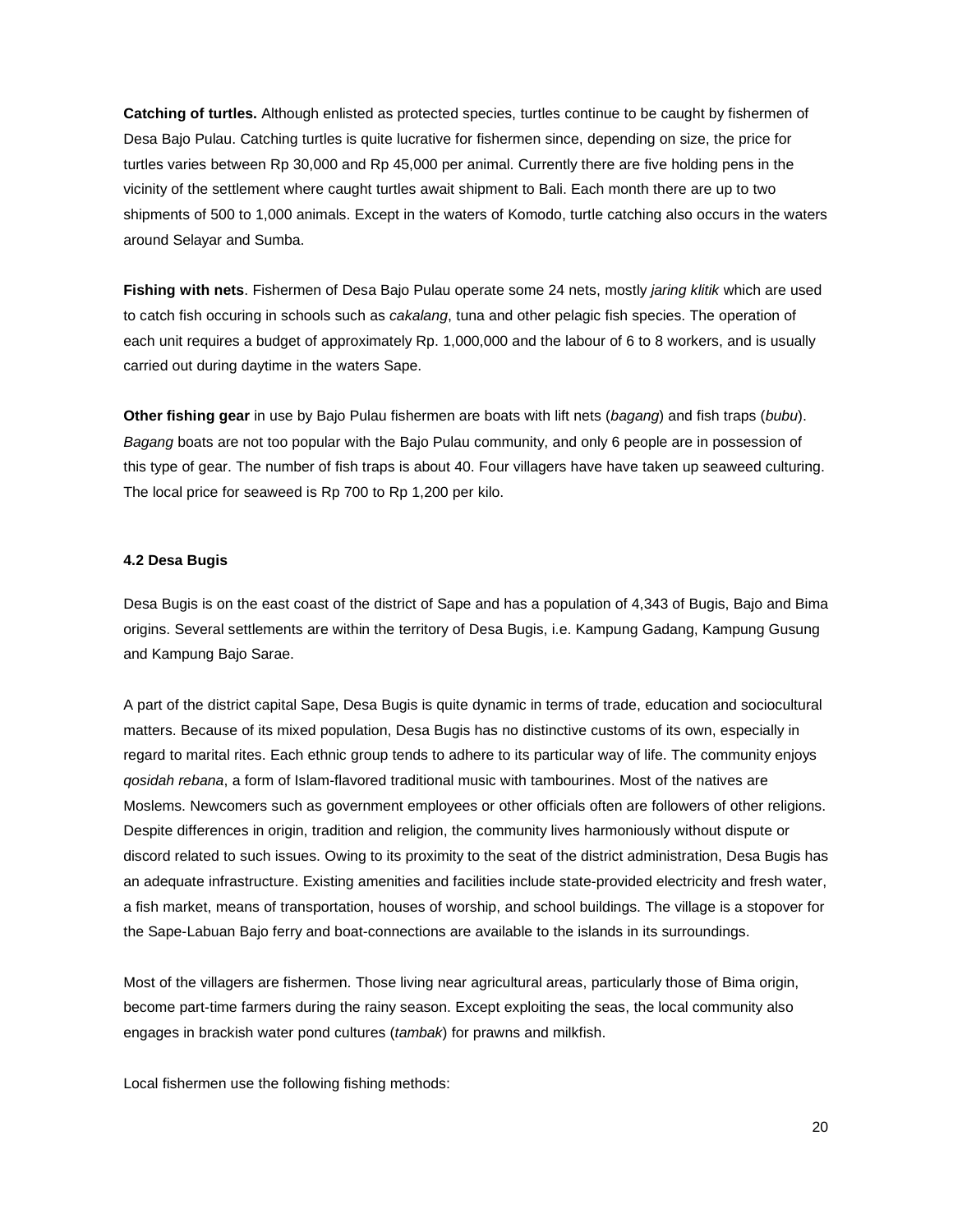**Boats with liftnets (***bagang***).** Fishing with lift nets is the most popular method in Desa Bugis. Besides squid, local fishermen also catch anchovies and sardines (*simbula*, *tembang*) which do not depend on season and are available all year round. Unlike fishermen from other settlements in the area, Desa Bugis fishers do not concentrate their efforts on squid, due to the seasonal nature of this species. There are approximately 120 lift nets in Desa Bugis. The most commonly exploited fishing grounds, especially for squid, are the waters of Komodo National Park. During squid season some fishermen temporarily reside in Kampung Komodo or other settlements close to the fishing grounds. The catch is usually sold fresh to wholesalers in the village or to buyers in the surrounding area.

**Fishing with hook and line.** Desa Bugis fishermen, in particular those from Kampung Gasung and Kampung Bajo Sarae, use several forms of the hook and line method. There are 525 units of hand lines (*pancing tangan/dasar*) to catch reef-fish, 18 units of multiple feather troll lines (*pancing tonda*) for pelagic fish such as Spanish mackerel, tunas and skip jacks, and a number of rawai fishing lines. The catch is bought up by wholesalers in the settlement. Hook-and-line fishermen use boats equipped with ice boxes to keep fish fresh. This also enables them to extend the length of their operations. The waters around Komodo are the main fishing grounds for hook-and-line fishermen from Desa Bugis. Each operation lasts for four to seven days and may yield as much as 100-200 kg of fresh fish. Depending on sort and quality, the catch sells for Rp 1,000 to Rp 2,500 per kilogram. Net profits for one operation may reach Rp 300,000 to Rp. 600,000.

**Other fishing methods**. Fishing methods other than the above mentioned include fishing with nets (*jaring*), trawl nets (*pukat*), traps (*bubu*) and large stationary fish traps (*sero*). These methods are used on a small scale in the waters of Sape and the islands in the district, mainly by fishermen not in possession of motorboats vessel. The catch is sold fresh for local consumption.

# **4.3 Desa Soro**

Desa Soro neighbors Desa Bugis to the South. Its inhabitants utilize the coastal areas for brackish water pond cultures (*tambak*) for milkfish and prawns. The western part of the settlement consists of rice fields. Most of the 5,022 inhabitants are farmers of Bima origin. Four hundred seventy-eight people of Bugis origin (9,5% of the total population) are fishers. The remainder earns a living as merchants, businessmen, government employees and farm hands. The population of Desa Soro comprises Bima and Bugis ethnic groups. The everyday language is the Bima dialect. The prevailing religion is Islam. Situated near the district capital, the village has an adequate infrastructure. Existing amenities and facilities include state-provided electricity and fresh water, a quite well developed transportation network and adequate education facilities. Many villagers have pursued an education at higher levels.

Soro fishers operate 18 boats with lift nets (*bagang*) to catch squid, anchovies, scads (*layang*) and sprats (*temuru*). They exploit the waters around Sape and, in particular during the squid season, the waters around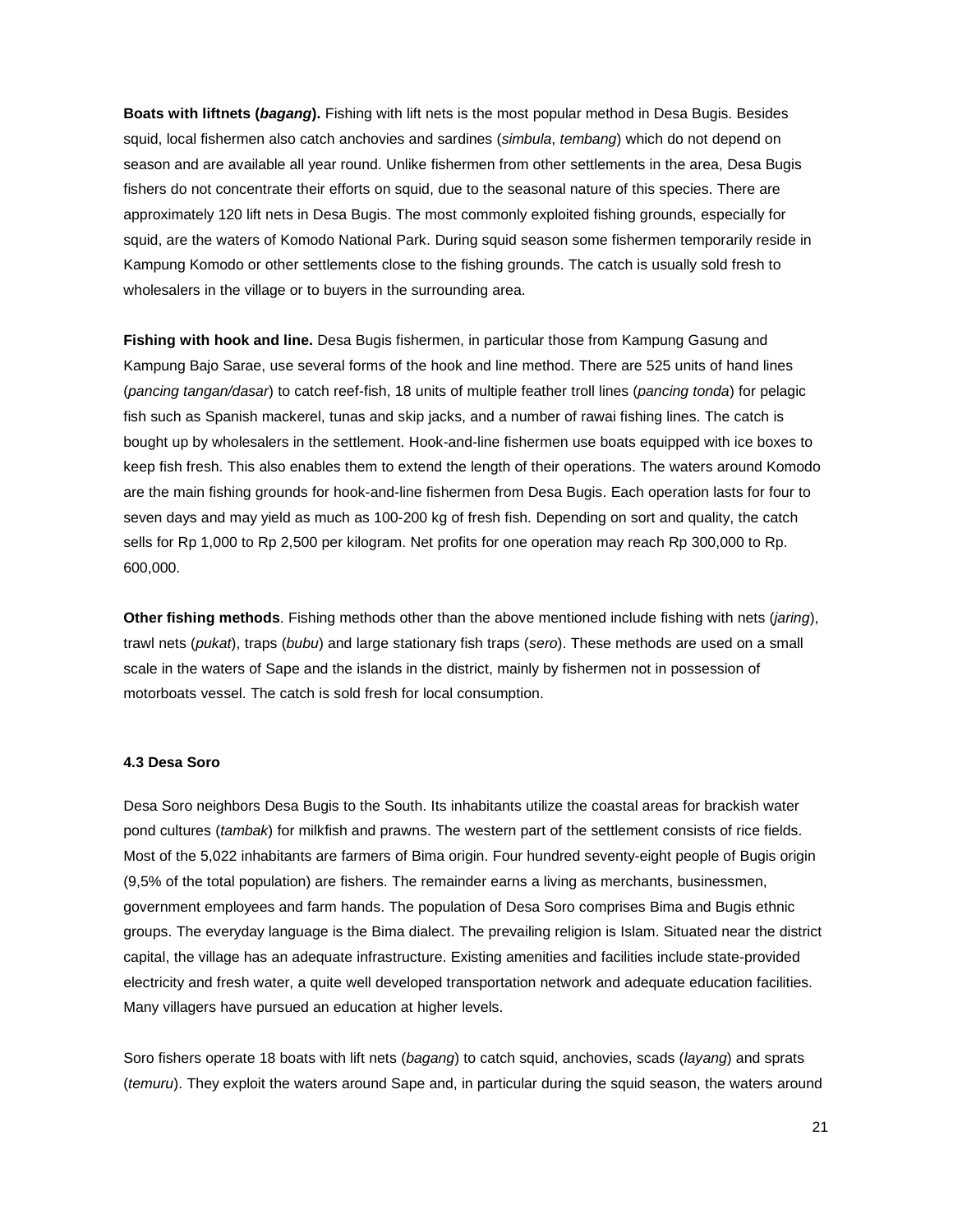Komodo. During this period, Soro fishermen temporarily reside in Kampung Komodo or other settlements within the Park.

Besides boats with lift nets, local fishermen also employ the hook-and-line method. They use hand lines (*pancing dasar*) to catch reef-fish like coral trout (*sunu*), groupers (*kerapu*), *katamba* and other species. If the journey back to the village takes less than one day, the fishers can sell their catch fresh. During longer lasting operations, it is processed to salted fish.

# 5 ANALYSIS

The following is a descriptive analysis of the dependence of communities within Komodo National Park and its surrounding buffer zone (i.e. the districts of Komodo and Sape in the regency of Bima) on the park.

The development of the residing communities as supporting components in conservation efforts is an integral part of the management of Komodo National Park. Exploitation of resources by local communities increases pressure on the environment, and this obvious conflict of interest between park users and park management should be resolved through a holistic approach of management that encourages community participation. It is hoped that this report will prove useful in the development of a framework for management of Komodo National Park, or otherwise serve as reference for future community-based activities.

#### **5.1 Population**

There are several coastal communities within Komodo National Park. Settlements also exist on coastal stretches of Sumbawa and Flores that are part of the park's buffer zone. These communities have a considerable impact on Komodo National Park, since most of their inhabitants are fishermen who depend on the marine resources of the park.

Within park territory there are three settlements, namely Kampung Komodo, Kampung Rinca and Kampung Kerora, with a combined population of 2,310. The number of people inhabiting the area around the park is 25,513. The majority of the 27,823 villagers are fishermen who exploit the waters within and around Komodo National Park.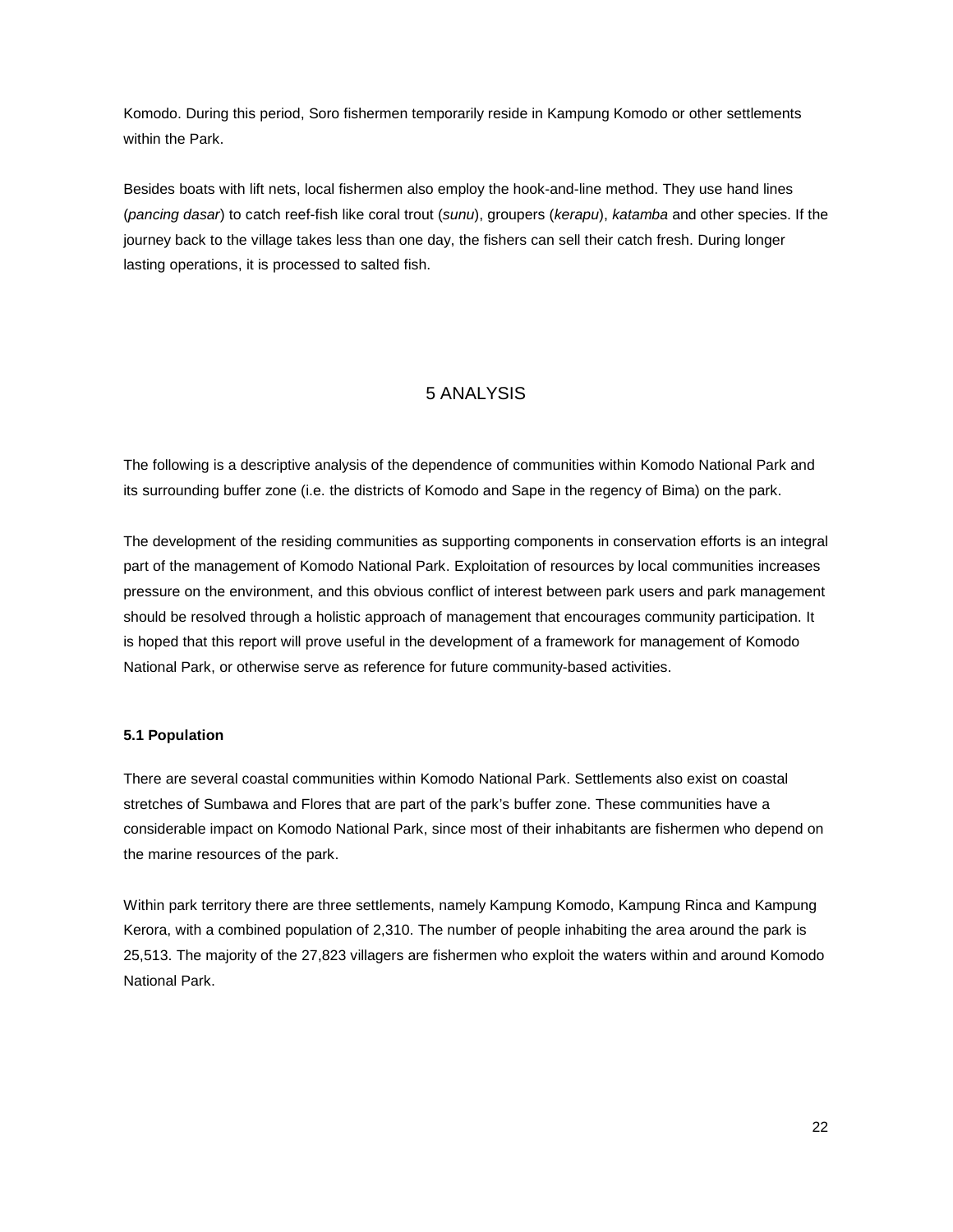The number of inhabitants within KNP and its buffer zone:

| No. | <b>Village/settlement</b>            | <b>Population</b> |
|-----|--------------------------------------|-------------------|
| 1   | Kampung Komodo                       | 1013              |
| 2   | Kampung Rinca                        | 1074              |
| 3   | Kampung Kerora                       | 223               |
|     | <b>Total in Komodo National Park</b> | 2310              |
| 4   | Kampung Papagarang                   | 1047              |
| 5   | Desa Warloka                         | 1851              |
| 6   | Desa Golomori                        | 1065              |
| 7   | Desa Pasir Putih                     | 1676              |
| 8   | Labuan Bajo                          | 5463              |
|     | <b>Total in Komodo District</b>      | 11102             |
| 9   | Desa Bajo Pulau                      | 5046              |
| 10  | Desa Bugis                           | 4343              |
| 11  | Desa Soro                            | 5022              |
|     | <b>Total Sape District</b>           | 14411             |
|     | <b>Grand Total</b>                   | 27823             |

# **5.2 Sociocultural background**

The people living in Komodo National Park are of various origins. There are members of the Komodo, Bajo, Manggarai, Bima, Bugis, Selayar, Ende and other ethnic groups. Despite cultural differences, the community life is peaceful and harmonious, without any one ethnic group being dominant. The everyday language is a mixture of various dialects. An assimilation process is taking place through intertribal marriages, social intercourse and community activities.

# **5.3 Institutional sector**

There are several formal village-level institutions at the settlements in the park and the surrounding area, most notably the village administration (*Lembaga Pemerintahan Desa*) and village council (*Lembaga Musyawarah Desa*) among others. Many of these institutions, however, are not yet functioning as intended, in particular on remote islands.

Apart from formal institutions for village administration there are also government offices for fishery matters, public health, education, as well as the headquarters of Komodo National Park. The integration and cooperation of the various institutions needs to be increased though, particularly in remote areas. All settlements have their own elementary school. Nevertheless, very few villagers succeed to finish elementary school, let alone pursue an education at a higher level. Awareness about the importance of an education is evident only in settlements close to district capitals.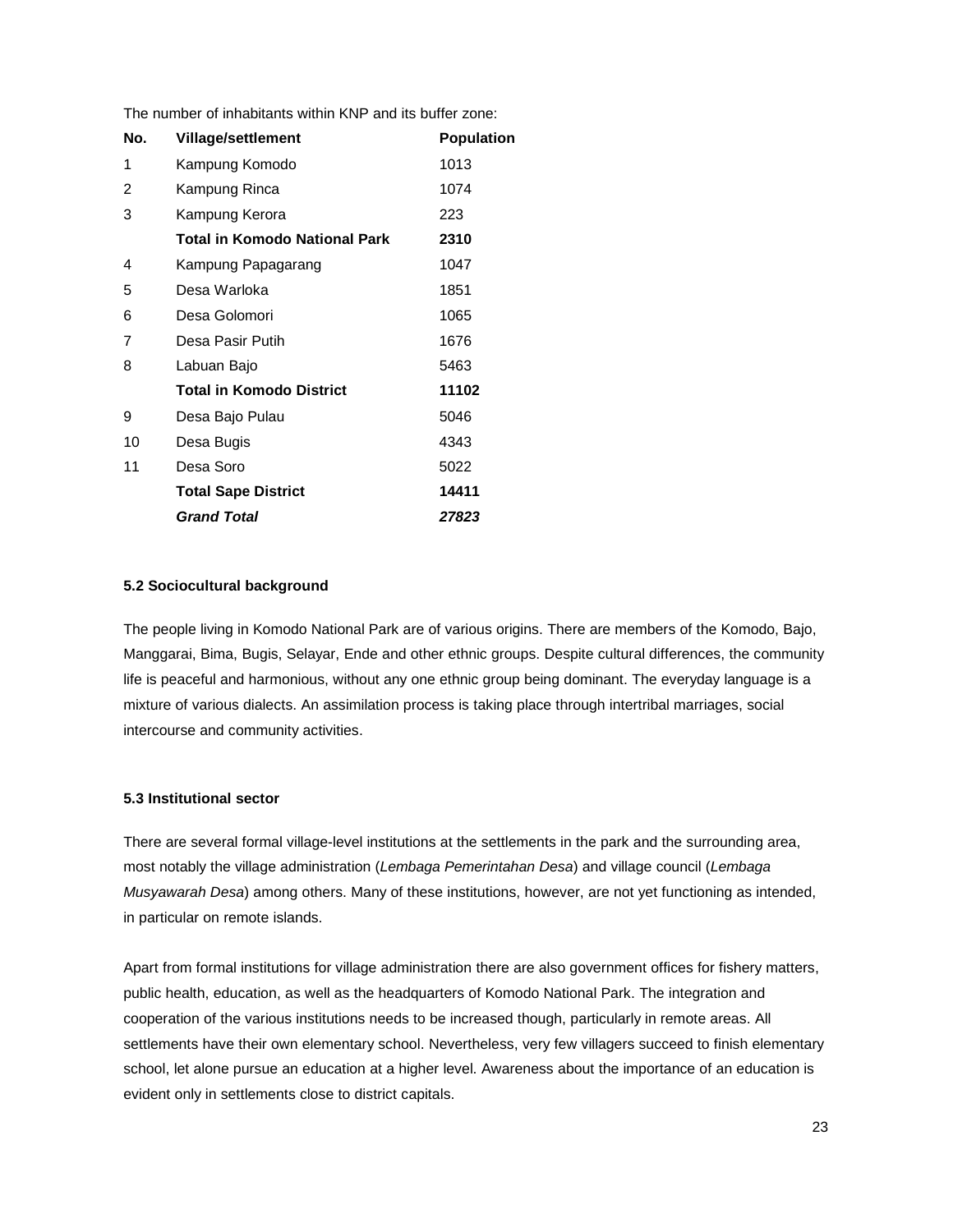Public health facilities present in every village are not yet as effective as desired. The reasons for this situation are limited means as well as the people's insufficient understanding about the importance of health care. The lack of fresh water is a problem faced by settlements on small islands. Sanitary facilities are unknown and people commonly defecate on the beach. The awareness about healthy living conditions in general is still low.

# **5.4 Commerce**

The communities in Komodo National Park and its surroundings are still dependent on natural marine resources. So far there have been no initiatives to develop other occupations in order to increase the income and welfare of the local population. The expanding population together with declining natural resources result in fierce competition among the villagers.

# **5.5 Lack of knowledge and skills**

The obvious consequence of poor education is the lack of knowledge and skills needed to gain added value from available natural resources. Due to inadequate post-harvest treatment, for example, processed fish are of poor quality and thus fail to fetch higher prices. The local communities also have not undertaken any efforts to reduce their dependence on natural resources by developing alternative livelihoods, for instance mariculture or handicrafts.

# **5.6 Capital accumulation**

Fishermen communities are prone to the development of lopsided relationships due to capital accumulation by certain groups within the community. In these patron-client type of relationships, capital owners provide fishermen with fishing gear or advance money to gain the right to the entire catch at prices that are far below the prevailing market price.

# **5.7 Non-existence of financial institutions at village level**

Money lenders from outside the community control the financial sector in fishermen settlements to a large extent. They cause the circulation of money to happen outside rather than within in the community. One reason for this situation is the non-existence of village-level financial institutions that could control the flow of money. Another factor is the irrational behavior of the fishermen themselves, who tend to spend their money without regard to future needs.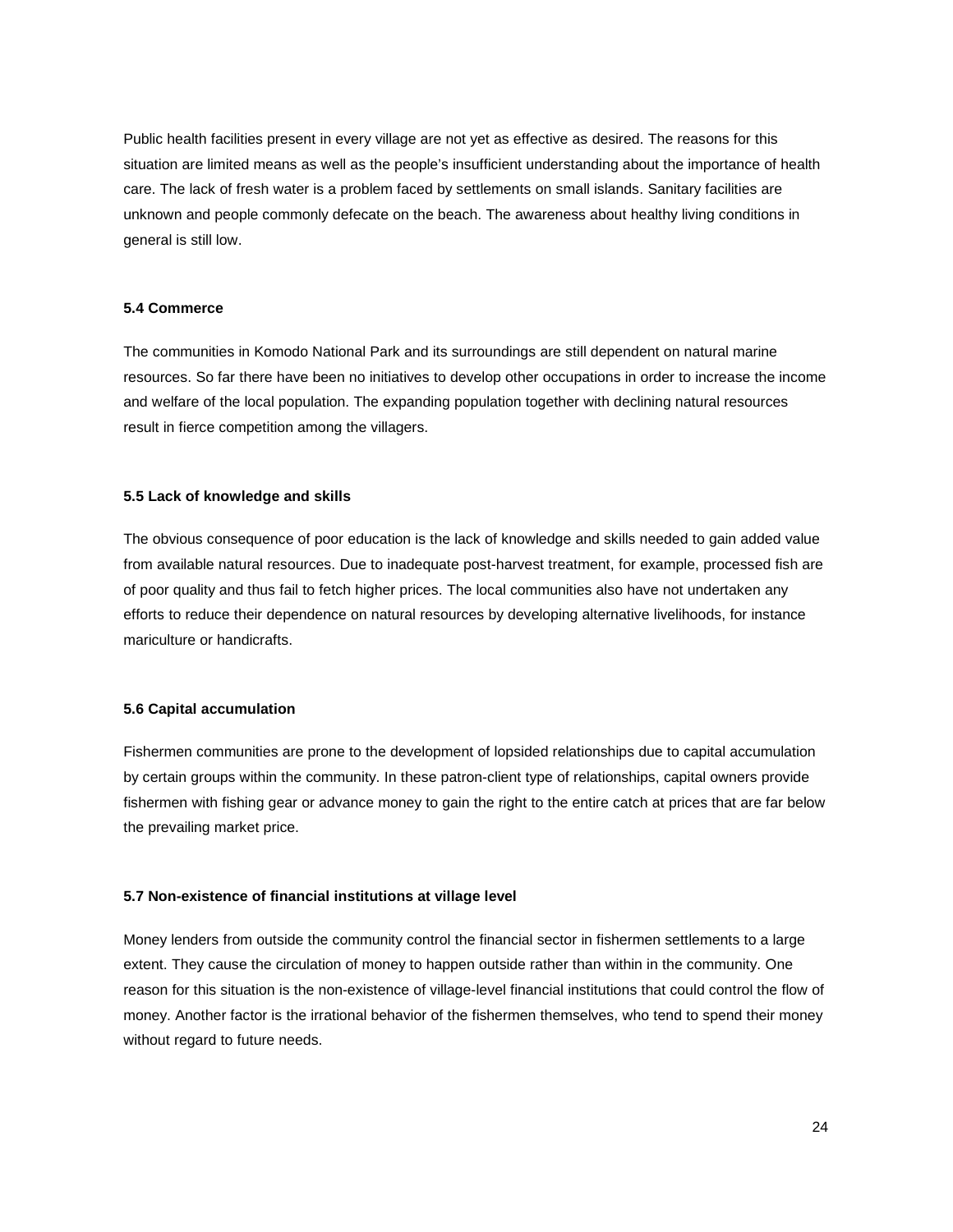#### **5.8 Fluctuating income**

The yield of fishing operations depends heavily on the abundance of target species, weather conditions and fishing gear used. The average income of fishermen is thus hard to assess. This makes it difficult for fishers to plan their household budgets.

#### **5.9 Territorial issues**

There are two territorial issues faced by the communities in and around Komodo National Park. One is the lack of land available for settlement expansion, the other the competition for fishing grounds.

The limited availability of land is beginning to become a problem for settlements in Komodo National Park, especially for Kampung Komodo. The growing demands of a population rapidly increasing through births and migration are at odds with the park management's policy to restrict the expansion of settlements. This problem calls for a multi-disciplinary solution. Outside the park similar conditions exist at Kampung Mesa. Even today there is no free space left for expansion. The community now hopes for the clearance of nearby islands to build new settlements.

#### **5.10 Fishing grounds**

The waters of Komodo National Park are rich in marine flora and fauna and include a variety of ecosystems. The abundance of fish and other marine biota attracts fishermen from the entire surrounding area. Some 27,800 local fishermen and many more from Maumere, Ende, Lombok and other settlements outside the area exploit the 112,500 ha of marine waters within park territory. Until today there have not been any studies focused specifically on the ecological impacts of this intensive exploitation, but it is obvious that these practices must affect marine resources to some extent.

The exploitation of fishing grounds can be categorized as follows:

**Exploitation of coastal waters**. The term coastal waters refers to waters with depths ranging from 0 to 2.5 metres during low tide. These areas are exploited through gleaning activities (*meting*) that involve men, women and children. The participants are low-income fishermen not in possession of boats with lift nets (*bagang*), motorboats or other high-cost fishing gear. They use simple equipment such as traps, spears, metal bars to pry rocks, nets to catch milkfish larvae and large stationary fish traps (*sero*). The catch includes sea cucumbers, sea weed, abalone, mollusks, milkfish larvae and reef-fish. The cost of one operation varies between Rp 10,000 and Rp 50.000, depending on duration.

**Exploitation of deep waters.** The definition of deep waters in this context is water with depths between 2.5 metres and 30 metres. The exploitation of such areas involves sailing boats and motorboats with the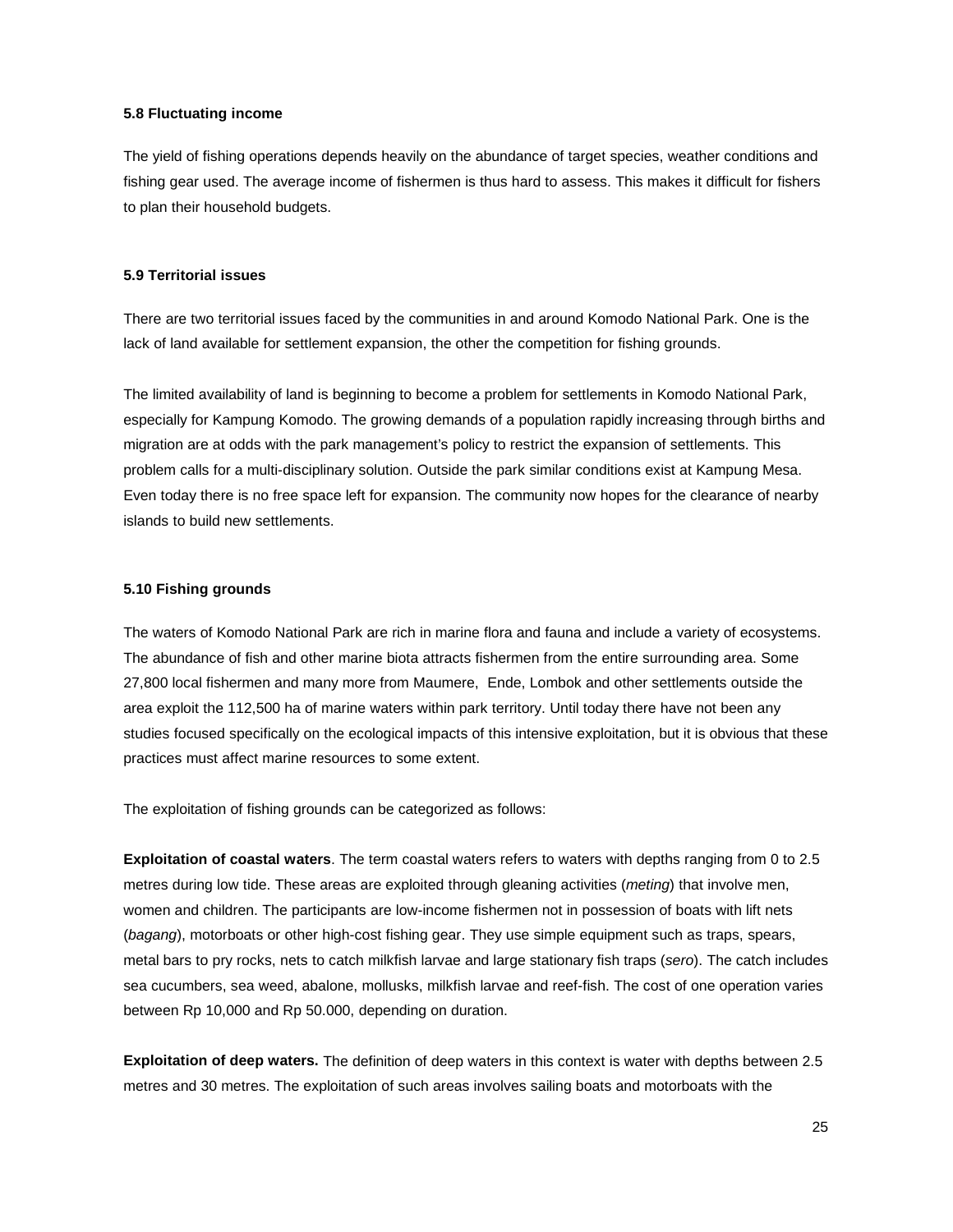following equipment: hand lines, multiple feather trolling lines, drag nets, lift nets and diving gear. The catch comprises reef-fish such as coral trout and groupers, as well as pelagic species like mackerels, squid and tunas. These species are caught with hook-and-line, drag nets and lift nets. The collection of lobsters, sea cucumbers, pearl oysters and other mollusks requires the use of compressors (*hoka*).

A map showing fishing grounds within park territory has been drawn in cooperation with local communities. This map also presents information on habitats of marine biota and types of fishing gear used (see Fig. 1).



Figure 1a. Resource utilization patterns by communities in and around Komodo National Park (Kumpung Komodo, Rinca, Pasir Putih and Papagaran).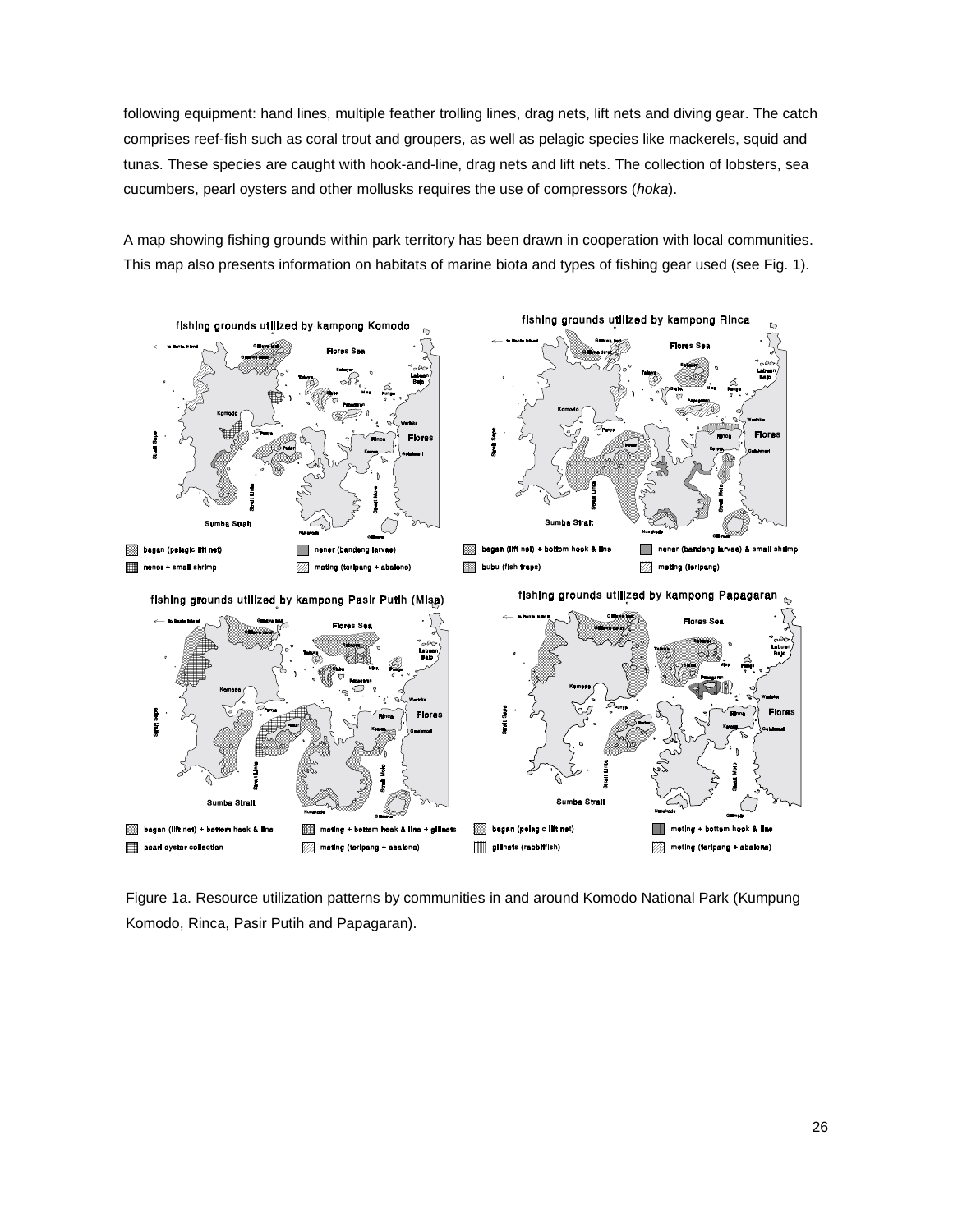

Figure 1b. Resource utilization patterns by communities in and around Komodo National Park (Kumpung Golomori, Kerora, Warloka and Labuan Bajo).

# **5.11 Mariculture activities**

Though some communities show interest in mariculture (Fig. 2), none of their initiatives have been successful up to now. There is virtually not a single household in the area that gets its major income through mariculture. Development of mariculture is would probably help to decrease the fishing pressure on the Park's coral reefs.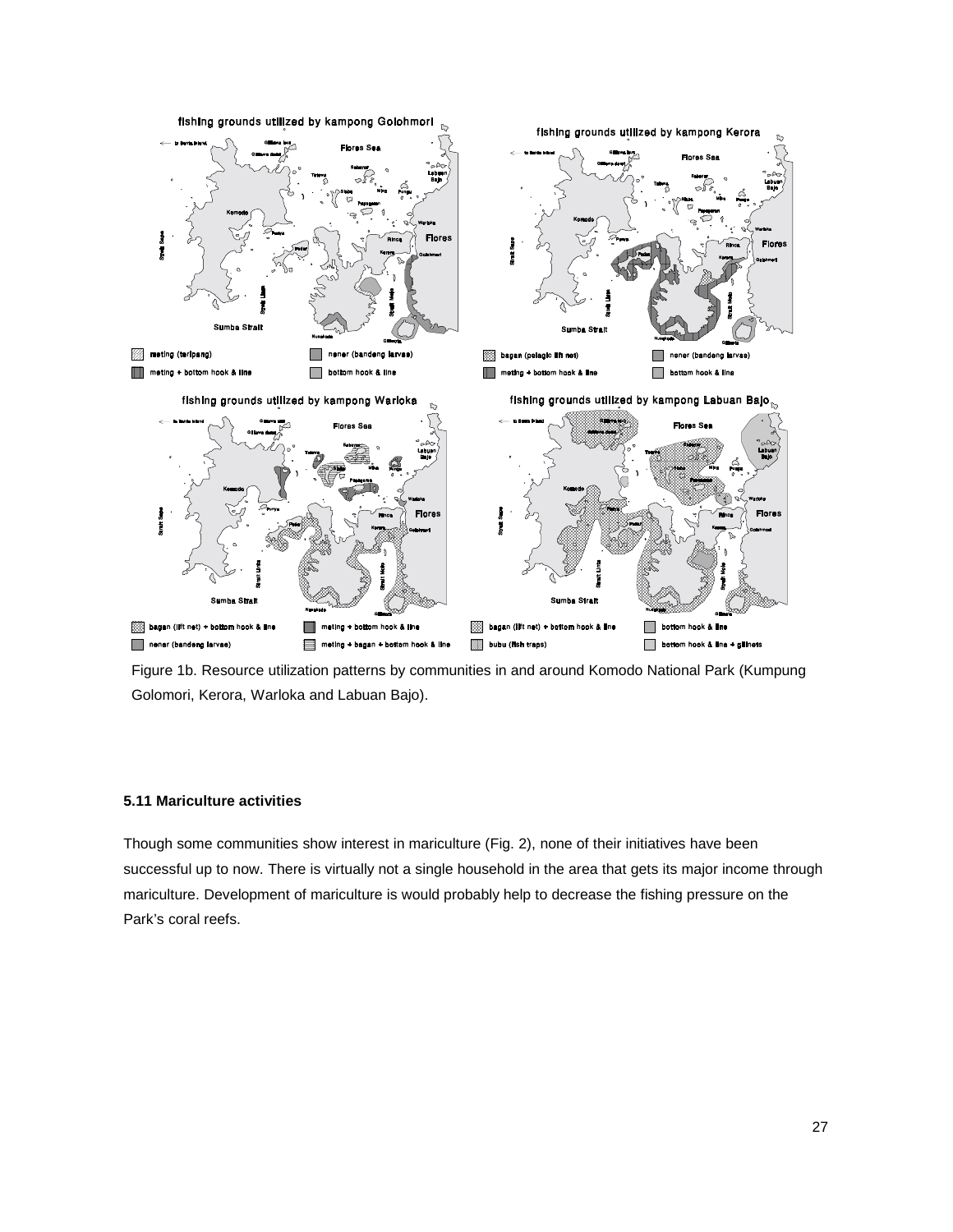

# (planned) mariculture initiatives surrounding villages KNP

# **5.12 Community awareness about Komodo National Park**

The local population still perceives the park only as a protected area for marine flora and fauna. The protected area is deemed an imposed regulation that puts constraints on their livelihood. This narrow perspective causes frequent conflicts between park users and park management.

Continual education efforts, extension programs and related activities are needed to expand community awareness on conservation as a means to increase welfare through sustainable fisheries. However, due to the poor level of education of the community, proper methods have to be employed to ensure effective extension of knowledge and information.

# 6 CONCLUSIONS

The following conclusions can be drawn from the brief discourse above: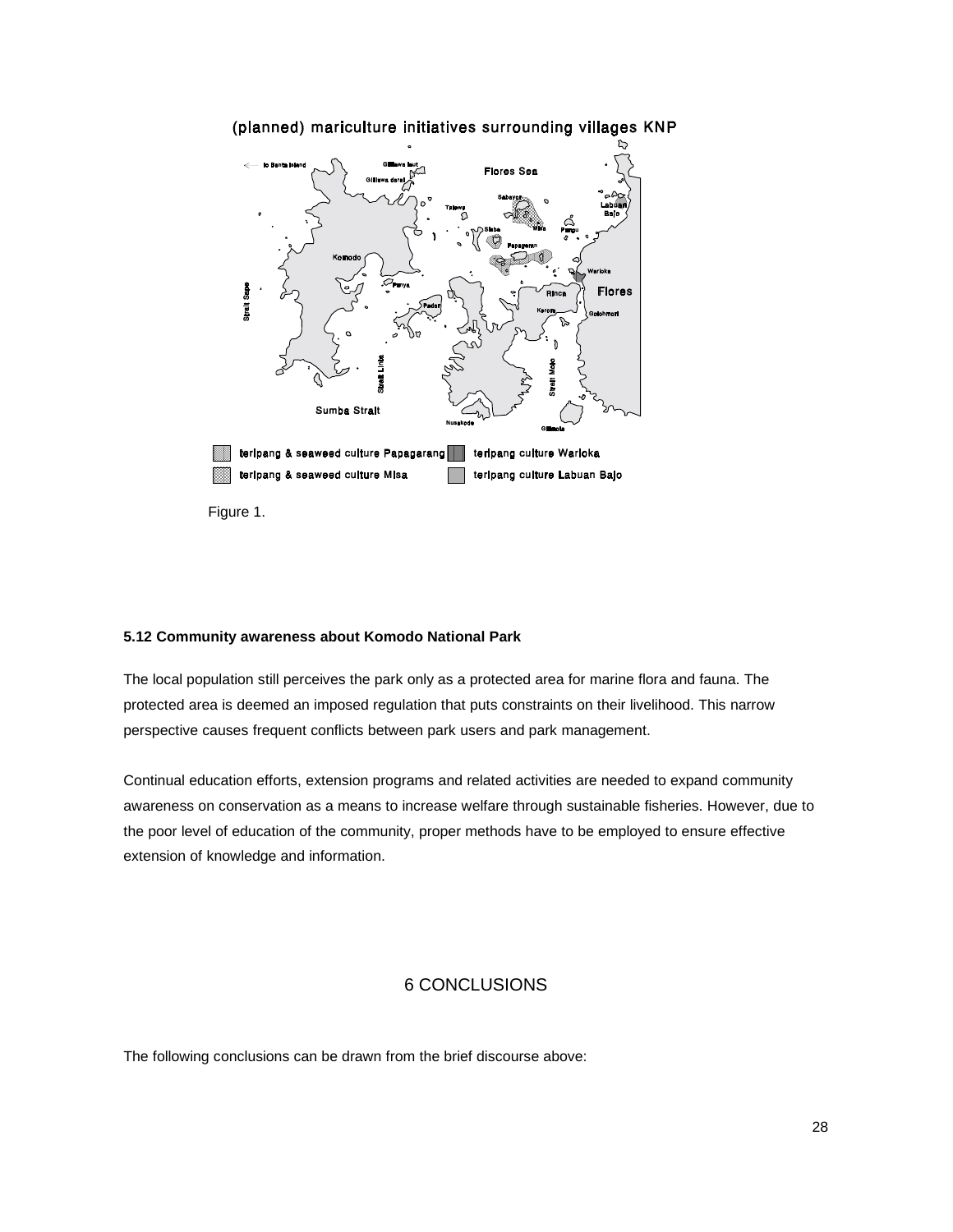The communities in and around Komodo National Park depend heavily on the park, especially on its marine waters, since most of the villagers are fishermen who exploit resources provided by nature.

The growing population and the development of more efficient fishing equipment result in increased pressure and threats to the marine ecosystems within park territory. A common activity in waters in and around the park is fishing for squid with boats equipped with lift nets (*bagang*).

Although education facilities are present all settlements, the local population is still poorly educated and lacks the skills needed to gain added value from fishery activities. Due to inadequate post-harvest treatment, for example, local fishermen fail to get better prices for their catch.

Unsanitary conditions, lack of fresh water supplies and neglect of proper health care are the causes for poor public health. This problem still haunts local communities, in particular the communities within the park.

The income of fishermen is subject to heavy fluctuations due to season, weather and abundance of target species. This makes it difficult for fishermen to plan their household budgets.

The domination of a small number of people in the commercial and financial sectors results in a disproportionate distribution of wealth. The client-patron system is firmly rooted in the fishermen communities. Capital owners commonly provide loans for fishers in order to bind them in unfavorable relationships.

Existing formal and non-formal institutions are not yet functioning as desired. Formal institutions such as cooperatives and banks are still little known in fishermen communities.

# 7 RECOMMENDATIONS

In order to vitalize community participation in the management of Komodo National Park, the local community must be made to recognize that they are to gain greater benefits from the park if they comply with conservation policies. Efforts to realize those benefits focus on the improvement of skills and the development of alternative livelihoods not in conflict with conservation values.

The local people should also be encouraged to take part in the development of policies, programs and plans pertaining to territorial issues, activities and livelihood. This is to ensure that any policy made represents a consensus between all parties involved, and is thus more easily to enforce.